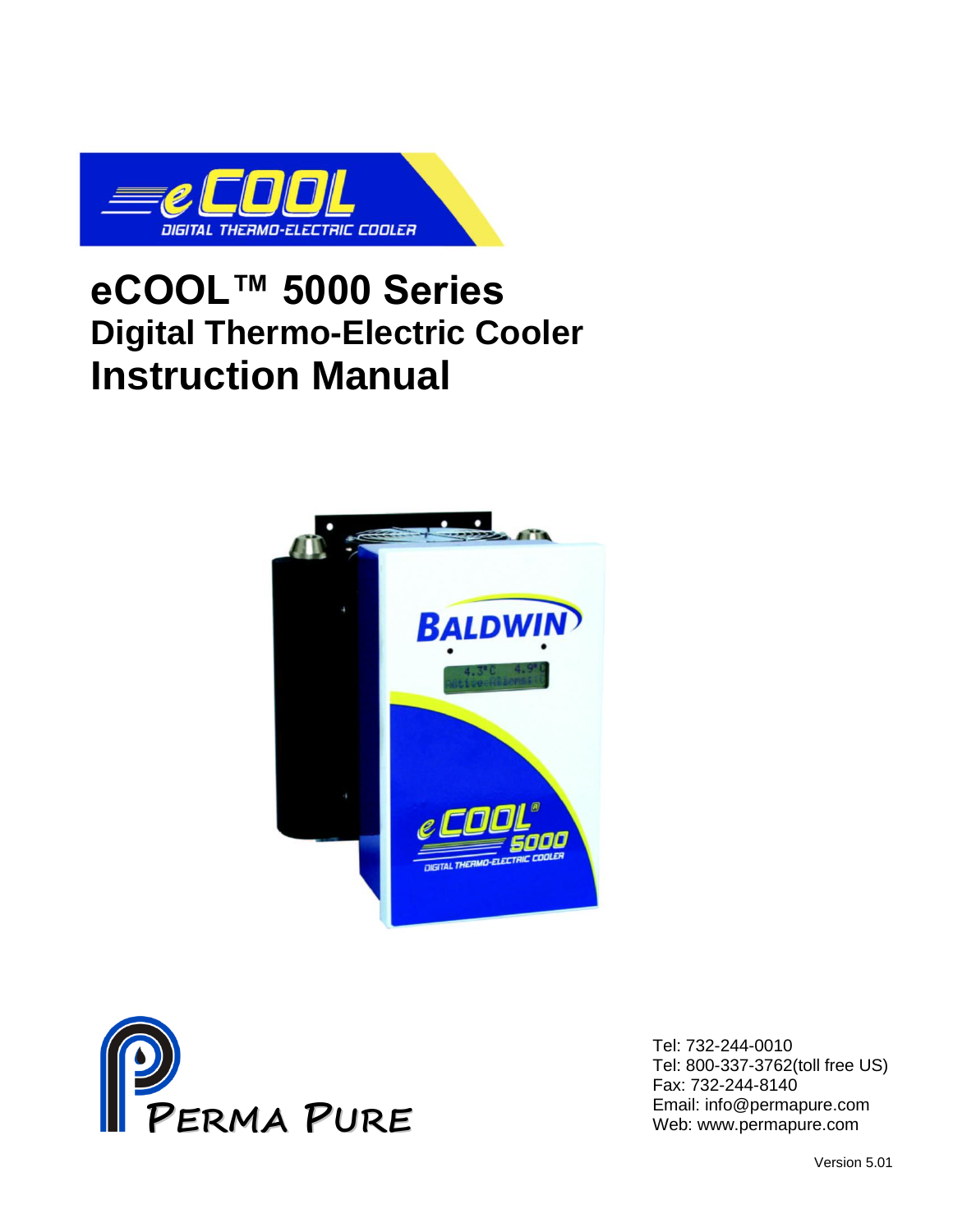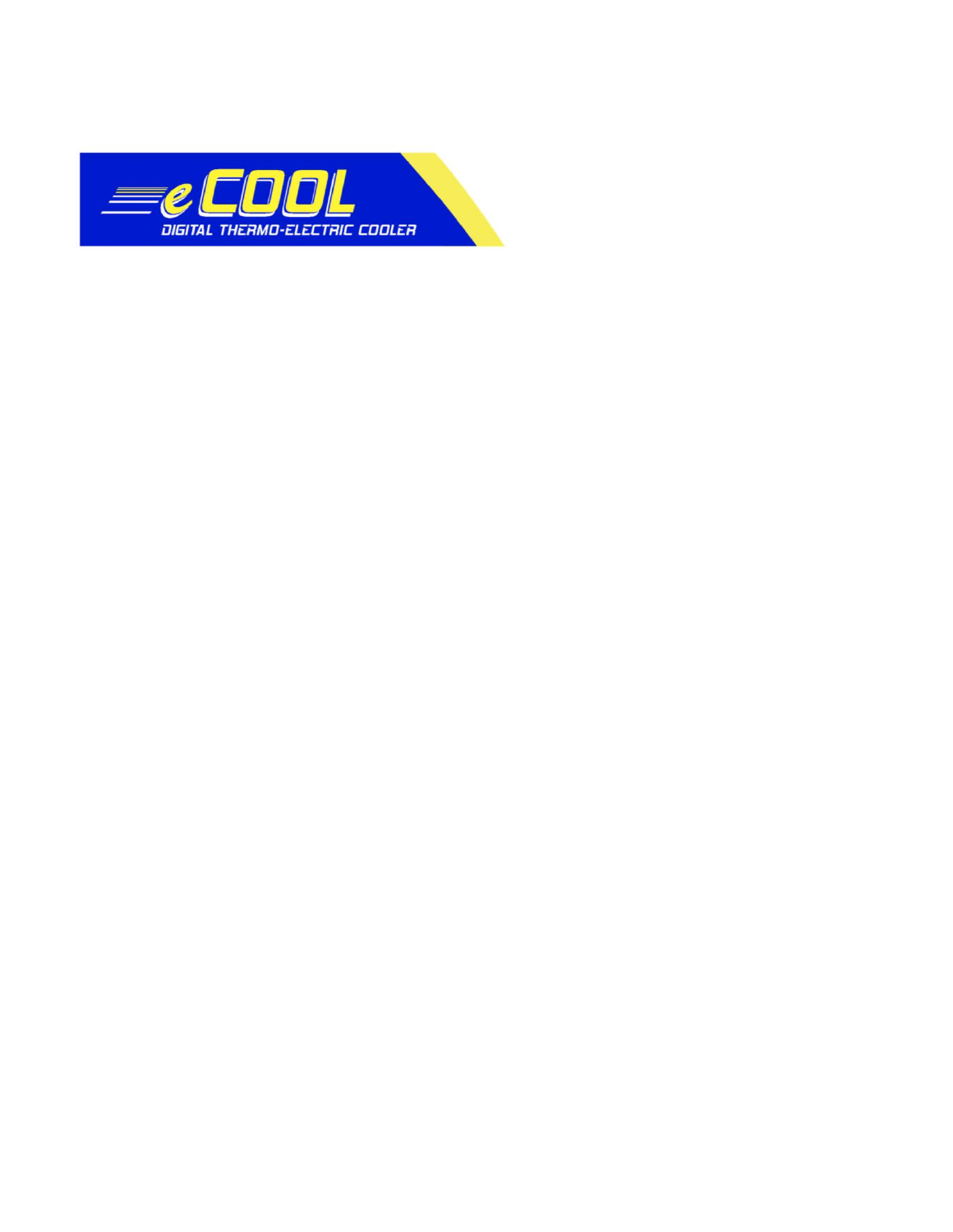# **TABLE OF CONTENTS**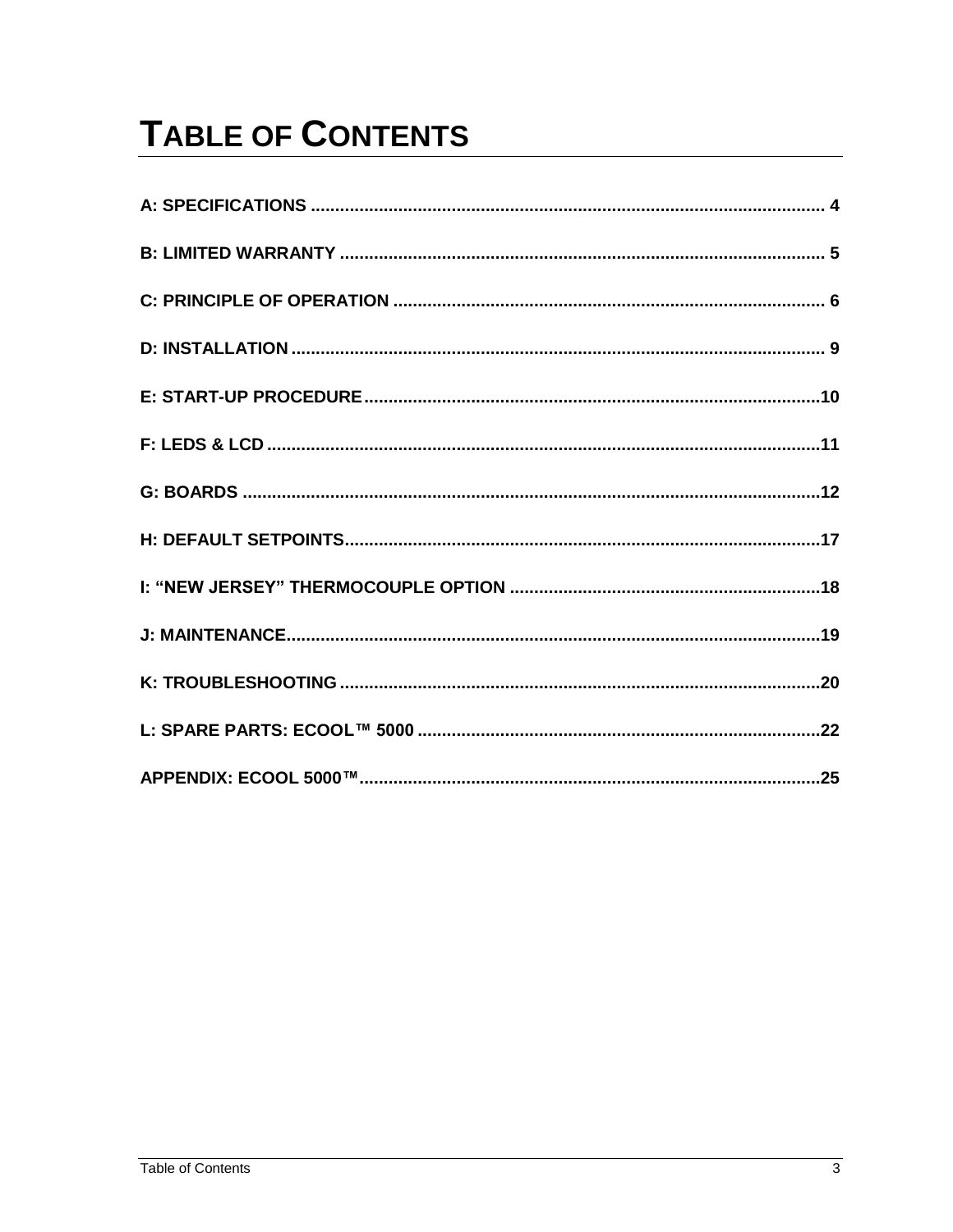## <span id="page-3-0"></span>**A: SPECIFICATIONS**

### **Model Specifications**

| <b>Model</b> | <b>Standard</b> |            | <b>Heat Exchangers</b> | <b>Dimensions</b>    | Weight   | Power         |
|--------------|-----------------|------------|------------------------|----------------------|----------|---------------|
|              | Capacity        | Passive    | <b>Active</b>          |                      |          | <b>Supply</b> |
| e5300        | $0-3$ LPM       | $1x5$ in.  | $1x5$ in.              | 11 x 7 x 11 in, HWD  | $20$ lbs | 100W          |
|              | 0-6 SCFH        |            |                        | 29 x 18 x 29 cm HWD  | 9 kg     |               |
| e5400        | 3-4 LPM         |            | 2x5 in.                | 11 x 7 x 11 in. HWD  | $20$ lbs | 240W          |
|              | 6-8 SCFH        |            |                        | 29 x 18 x 29 cm HWD  | 9 kg     |               |
| e5500        | 4-7 LPM         | $1x10$ in. | $1x10$ in.             | 14 x 13 x 13 in. HWD | 37 lbs   | 240W          |
|              | 8-15 SCFH       |            |                        | 36 x 33 x 33 cm HWD  | 17 kg    |               |
| e5500XP      | 4-7 LPM         | $1x10$ in. | $1x10$ in.             | 14 x 13 x 13 in. HWD | $39$ lbs | 240W          |
|              | 8-15 SCFH       |            |                        | 36 x 33 x 33 cm HWD  | 18 kg    |               |
| e5800        | 7-10 LPM        |            | 2x10 in.               | 14 x 13 x 13 in. HWD | 37 lbs   | 500W          |
|              | 15-21 SCFH      |            |                        | 36 x 33 x 33 cm HWD  | 17 kg    |               |
| e5800XP      | 7-10 LPM        |            | $2x10$ in.             | 14 x 13 x 13 in. HWD | $39$ lbs | 500W          |
|              | 15-21 SCFH      |            |                        | 36 x 33 x 33 cm HWD  | 18 kg    |               |
| e5900        | 10-20 LPM       | 2x10 in.   | 2x10 in.               | 14 x 13 x 13 in. HWD | 39 lbs   | 500W          |
|              | 21-42 SCFH      |            |                        | 36 x 33 x 33 cm HWD  | 18 kg    |               |
| e5900XP      | 10-20 LPM       | 2x10 in.   | $2x10$ in.             | 14 x 13 x 13 in. HWD | 41 lbs   | 500W          |
|              | 21-42 SCFH      |            |                        | 36 x 33 x 33 cm HWD  | 19 kg    |               |

## **General Specifications**

| Digital Boards                | Main control board<br>Water slip alarm relay board<br>LAN card (optional)<br>Filter probe & heated sample line accessory<br>board (optional)<br>Heat exchanger thermocouple isolated output<br>board (optional) |
|-------------------------------|-----------------------------------------------------------------------------------------------------------------------------------------------------------------------------------------------------------------|
| Alarms                        | Probe over / under temperature<br>Heated sample line over / under temperature<br>Cooler over temperature<br>Cooler thermocouple failure<br>Water slip (moisture carryover)                                      |
| Display                       | Jumbo dual-line LCD<br>LED red, amber, green heat exchanger status<br>indicators                                                                                                                                |
| Heat Exchanger<br>Type        | EZ-Clean™ twist apart                                                                                                                                                                                           |
| Heat Exchanger<br>Material    | Stainless steel (standard); Durinert® treated<br>stainless steel, Kynar <sup>®</sup> , Glass (optional)                                                                                                         |
| Heat Exchanger<br>Connections | 1/4" FNTP Inlet (first heat exchanger)<br>1/8" FNTP Outlet<br>3/8" FNTP Drain                                                                                                                                   |
| <b>Heat Sink</b>              | High heat transfer aluminum                                                                                                                                                                                     |
| Voltage                       | 110/120 VAC, 220/240 VAC, 12 VDC, 15 VDC,<br>24 VDC                                                                                                                                                             |

## **Digital Board Specifications**

| <b>Main Control Board</b>                                                        | 4 thermocouple inputs<br>4 analog outputs                                                                   |
|----------------------------------------------------------------------------------|-------------------------------------------------------------------------------------------------------------|
| Water Slip Alarm Relay<br>Board                                                  | 2 water slip (moisture carryover) inputs<br>2 high current digital contact outputs<br>2 digital PLC outputs |
| LAN card (optional)                                                              | Modbus or TCP/IP<br>RJ45 / CAT 5 cable                                                                      |
| Filter Probe & Heated<br>Sample Line Accessory<br>Board (optional)               | 2 thermocouple inputs<br>Pulse width modulated digital output                                               |
| <b>Heat Exchanger</b><br>Thermocouple Isolated<br><b>Output Board (optional)</b> | 2 thermocouple inputs<br>2 x 4-20mA outputs<br>2 x 0-10VDC outputs                                          |

## **Operating Specifications**

| Maximum Inlet Sample<br>Temperature            | 400°F (205°C) SS, Durinert®, Glass Impingers<br>280°F (138°C) Kynar <sup>®</sup> Impingers |
|------------------------------------------------|--------------------------------------------------------------------------------------------|
| Maximum Inlet Pressure                         | 45 psig<br>3 bar / 2250 mmHg                                                               |
| Maximum Heat Exchanger<br><b>Pressure Drop</b> | $< +1$ in. H <sub>2O</sub>                                                                 |
| <b>Ambient Temperature</b>                     | 33-104°F                                                                                   |
| Range                                          | $0.6 - 40^{\circ}C$                                                                        |
| <b>Outlet Sample Gas Dew</b>                   | $41^{\circ}F$                                                                              |
| Point                                          | $5^{\circ}$ C                                                                              |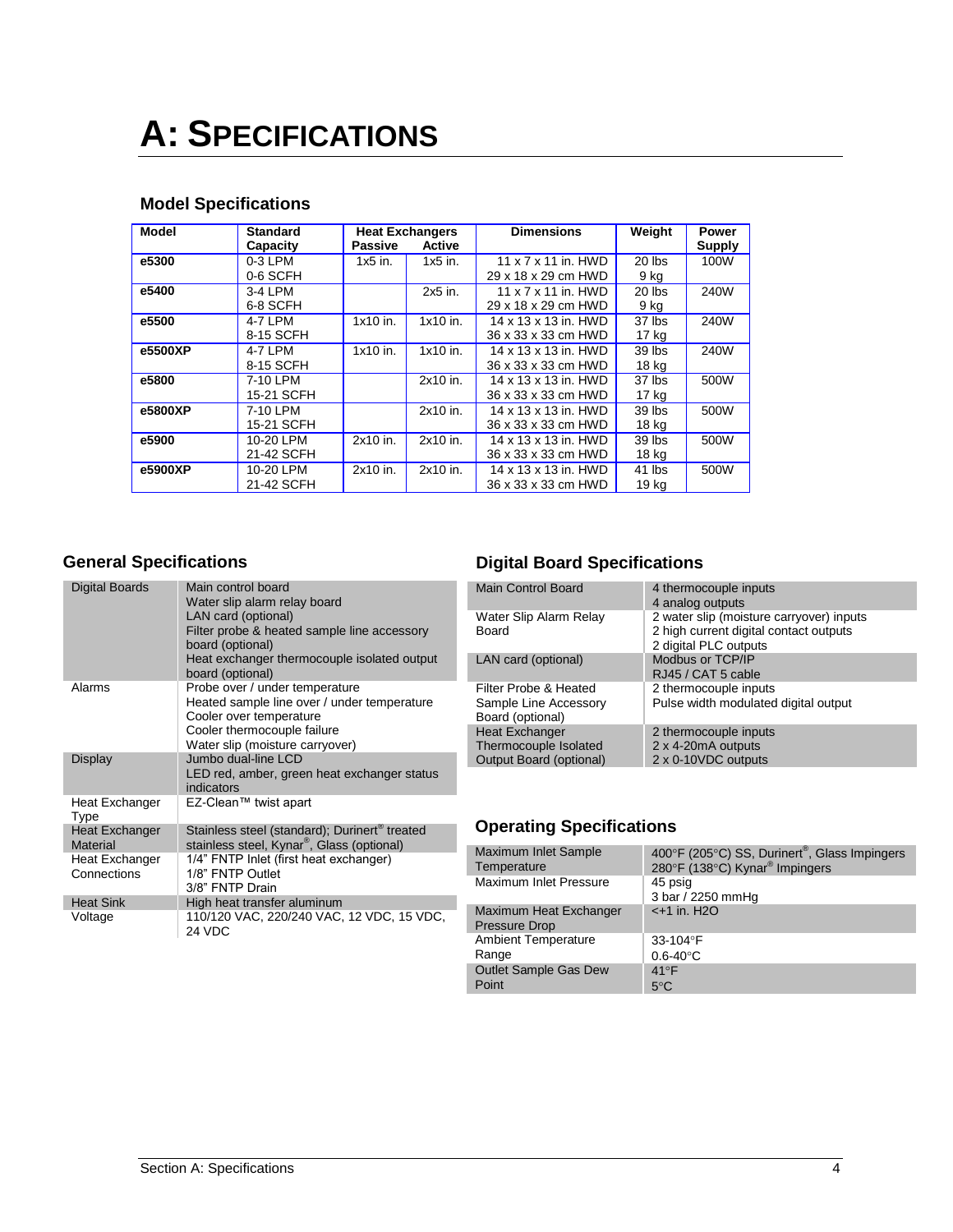# <span id="page-4-0"></span>**B: LIMITED WARRANTY**

#### **Perma Pure LLC WARRANTY and DISCLAIMERS**

Perma Pure (Seller) warrants that product supplied hereunder shall, at the time of delivery to Buyer, conform to the published specifications of Seller and be free from defects in material and workmanship under normal use and service. Seller's sole obligation and liability under this warranty is limited to the repair or replacement at its factory, at Seller's option, of any such product which proves defective within one year after the date of original shipment from seller's factory (or for a normal usable lifetime if the product is a disposable or expendable item) and is found to be defective in material or workmanship by Seller's inspection.

Buyer agrees that (1) any technical advice, information, suggestions, or recommendations given to Buyer by Seller or any representative of Seller with respect to the product or the suitability or desirability of the product for an particular use or application are based solely on the general knowledge of Seller, are intended for information guidance only, and do not constitute any representation or warranty by Seller that the product shall in fact be suitable or desirable for any particular use or application; (2) Buyer takes sole responsibility for the use and applications to which the product is put and Buyer shall conduct all testing and analysis necessary to validate the use and application to which Buyer puts the product for which Buyer may recommend the use or application of the product by others; and (3) the characteristics, specifications, and/or properties of the product may be affected by the processing, treatment, handling, and/or manufacturing of the product by Buyer or others and Seller takes no responsibility for he nature or consequence of such operations or as to the suitability of the product for the purposes intended to be used by Buyer or others after being subjected to such operations.

SELLER MAKES NO OTHER WARRANTY, EXPRESS OR IMPLIED, OF THE PRODUCT SUPPLIED HEREUNDER, INCLUDING, WITHOUT LIMITATION, IMPLIED WARRANTIES OF MERCHANTABILITY AND FITNESS FOR PARTICULAR PURPOSE, AND ALL SUCH WARRANTIES ARE HEREBY EXPRESSLY EXCLUDED. SELLER SHALL HAVE NO LIABILITY FOR LOSS OF PROFITS, OR SPECIAL, INCIDENTAL, OR CONSEQUENTIAL DAMAGES UNDER ANY CIRCUMSTANCES OR LEGAL THEORY, WHETHER BASED ON NEGLIGENCE, BREACH OF WARRANTY, STRICT LIABILITY, TORT, CONTRACT, OR OTHERWISE. SELLER SHALL IN NO EVENT BE LIABLE IN RESPECT OF THIS ORDER AND OR PRODUCT DELIVERED ON ACCOUNT OF THIS ORDER FOR ANY AMOUNT GREATER THAN THAT PAID TO SELLER ON ACCOUNT OF THIS ORDER.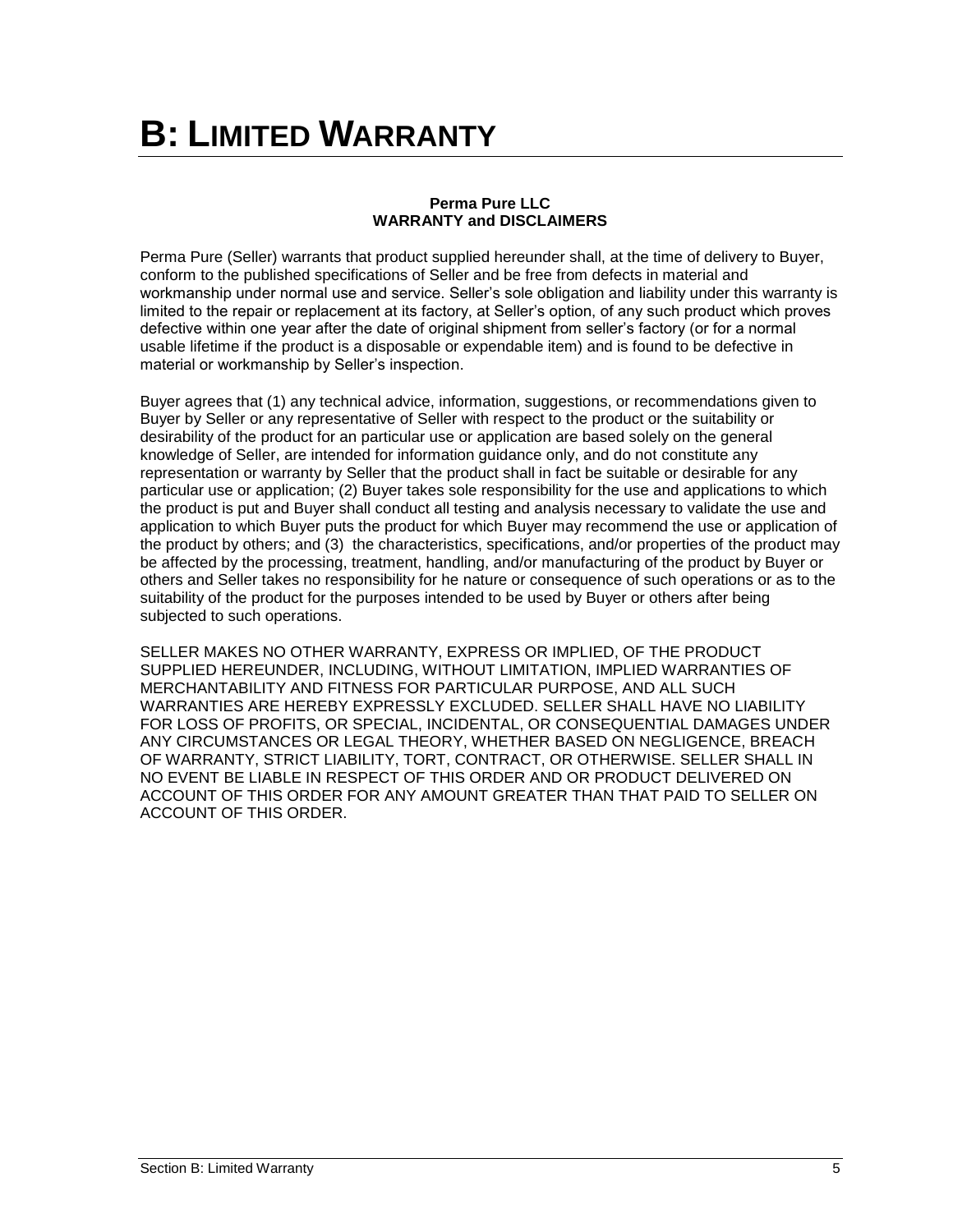## <span id="page-5-0"></span>**C: PRINCIPLE OF OPERATION**

Thank you for purchasing a Baldwin™-Series eCOOL™ 5000 Digital Thermo-Electric Cooler. The eCOOL™ 5000 Series has numerous features including:

- Remote monitoring and control of heated filter probe, heated sample line, and sample conditioning system.
- eCOOL™ interface software included for monitoring and control over the Internet or a Local Area Network.
- A jumbo 2-line LCD display with multi-colored LED's provides easy local monitoring and control of your sample handling system.
- Alarm notification of over / under temperature, thermocouple failure, and water slip (moisture carryover).
- Alarm relay shuts off the sample pump to protect expensive analyzers from water slip (moisture carryover).
- Eliminates the cost and complexity of separate temperature controllers such as for a heated sample line and filter probe.
- Extra thermocouple inputs and outputs available.
- Operates with 110/120VAC, 220/240VAC, 12VDC, 15VDC, or 24VDC.
- Field friendly, requires virtually no maintenance, and is backed by our 1-year limited warranty.

All Baldwin-Series coolers use thermo-electric elements (Peltiers) to cool the sample gas to the desired dew point temperature. A thermo-electric cooler is best illustrated

as a small heat pump with no moving parts. The Peltiers operate on direct current and may be used for heating or cooling by reversing the direction of current flow. This is achieved by moving heat from one side of the module to the other with current flow and the laws of thermodynamics. A typical single stage Peltier (Figure 1) consists of two ceramic plates with p- and ntype semiconductor material (bismuth telluride) between the



DC Voltage Source *Figure 1: Thermo-electric element (Peltier)*

plates. The elements of semiconductor material are

connected electrically in series and thermally in parallel.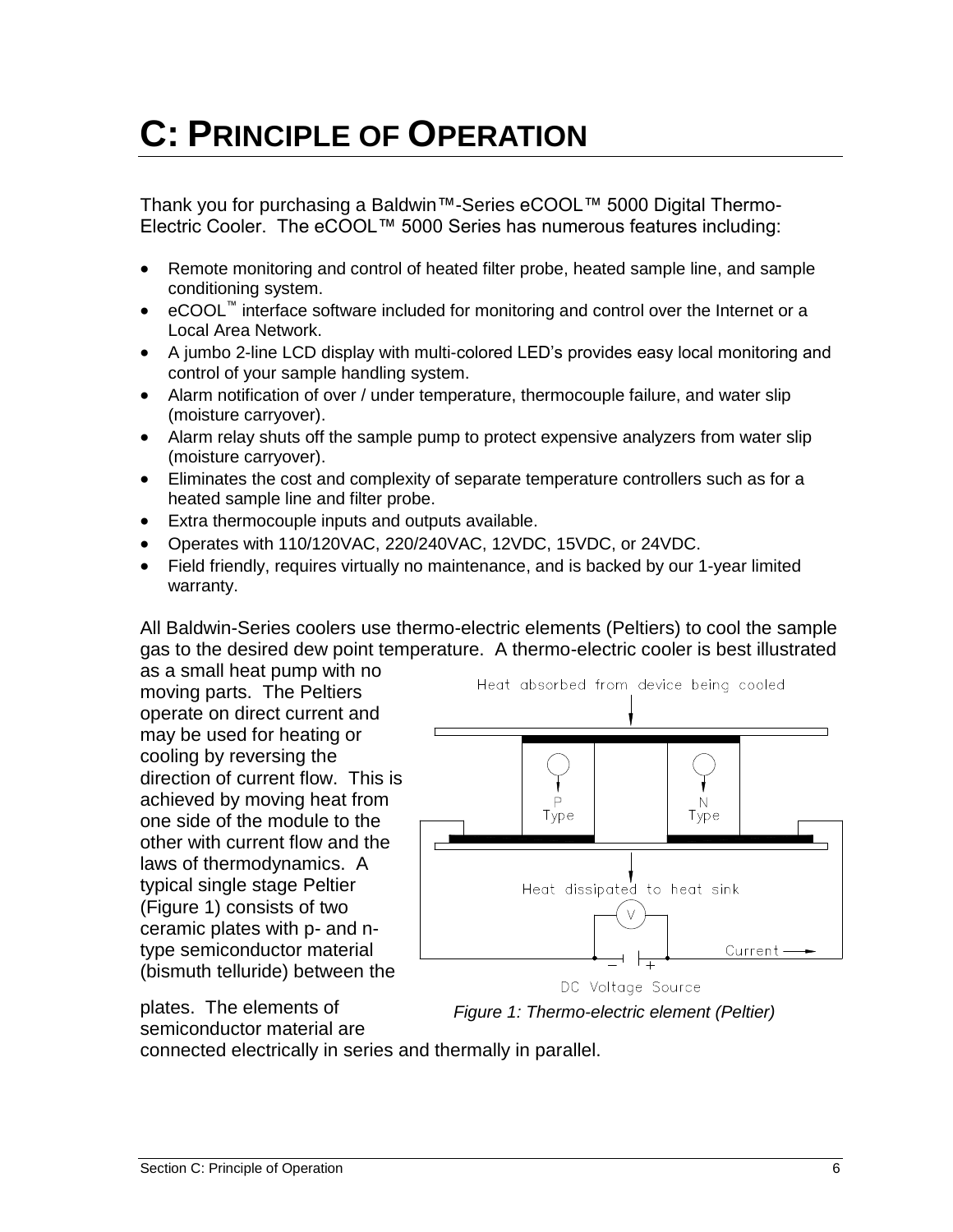When a positive DC voltage is applied to the n-type thermo-electric element, electrons pass from the p- to the n-type thermo-electric element and the cold side temperature will decrease as heat is absorbed. The heat absorption (cooling) is proportional to the current and the number of thermo-electric couples. This heat is transferred to the hot side of the Peltier element where it is dissipated into the heat sink and surrounding environment.

Baldwin™-Series Thermo-Electric Coolers remove the moisture from the sample gas by cooling the gas as it passes through a laminar impinger (heat exchanger). A diagram showing the gas flow path through an impinger is shown in the Appendix. The heat exchanger, made of 316L stainless steel, Durinert<sup>®</sup> (a corrosion-resistant inert coating over 316L stainless steel), PVDF (Kynar®), or glass, is mounted within a thermally insulated heat transfer block bored to receive the heat exchanger without a mechanical lock. This assembly allows the easy removal of any heat exchanger simply by slipping it out of the cooling block by hand. The heat transfer block cools the heat exchanger through the heat pumping action of the peltier element. The heat transfer block is on the cold side of the thermo-electric element and the heat sink is on the hot side of the thermo-electric element. The heat from the heat transfer block is pumped to the heat sink where it is then dissipated into the air by the heat sink fan. See figure 2. The desired temperature is maintained by a closed loop control system, which is implemented through a proportional controller. The controller uses a type K thermocouple in the heat transfer block located very close to the cold side of the peltier element as the input sensor.



*Figure 2: Heat Exchanger, Impinger and Heat Sink Assembly*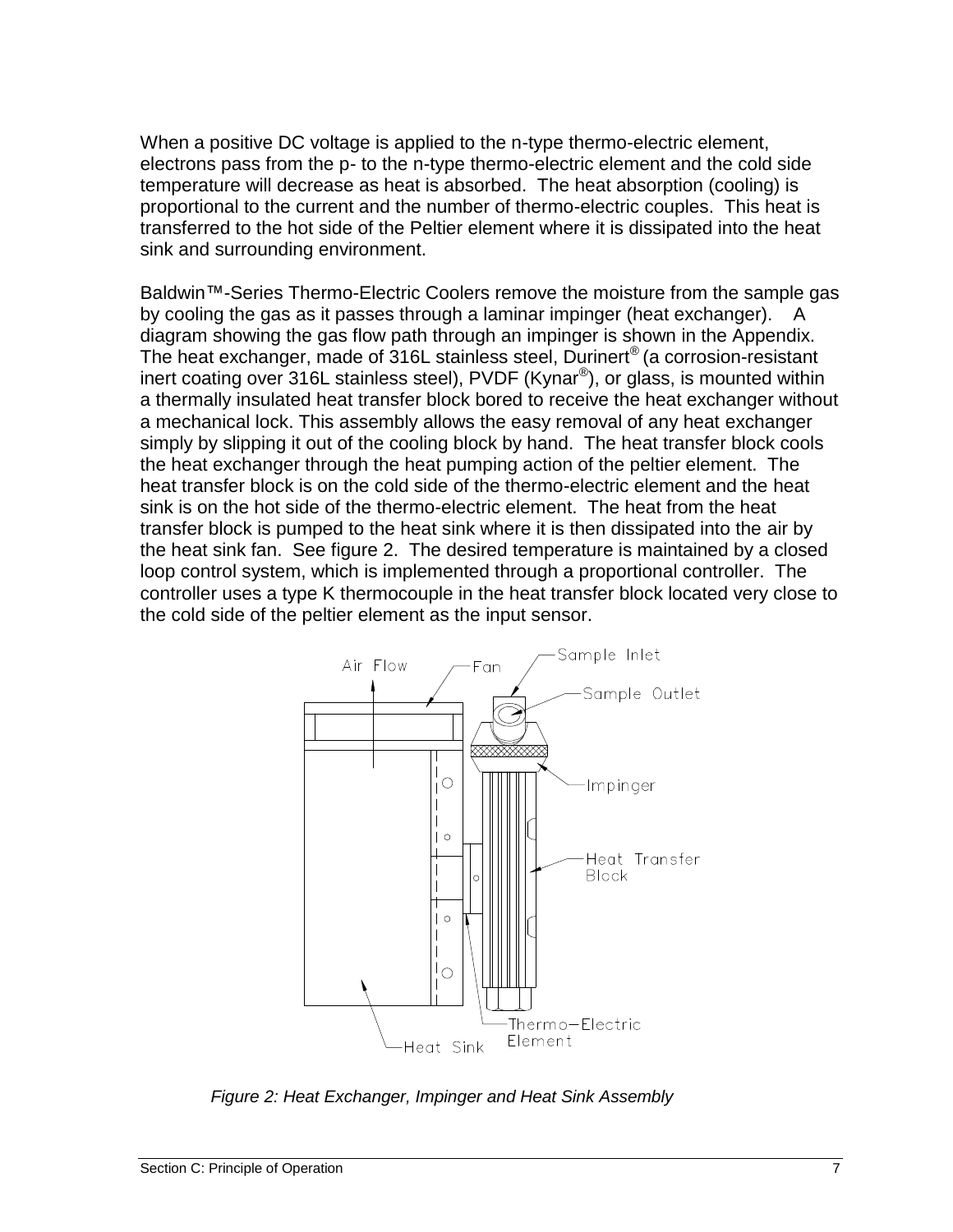The sample gas is passed to the thermo-electric cooler via the heated filter sample probe and heated sample line. The thermo-electric cooler lowers the sample dew point to 5°C (41° F). As the gas cools and the moisture vapor condenses, the condensate exits the heat exchanger through the bottom drain connection. Particulate matter which passes through the sample cooler is removed by an optional Perma Pure pre-filter, located downstream from the cooler along with an optional water slip sensor. The conditioned sample gas can then be directed to the gas analyzers.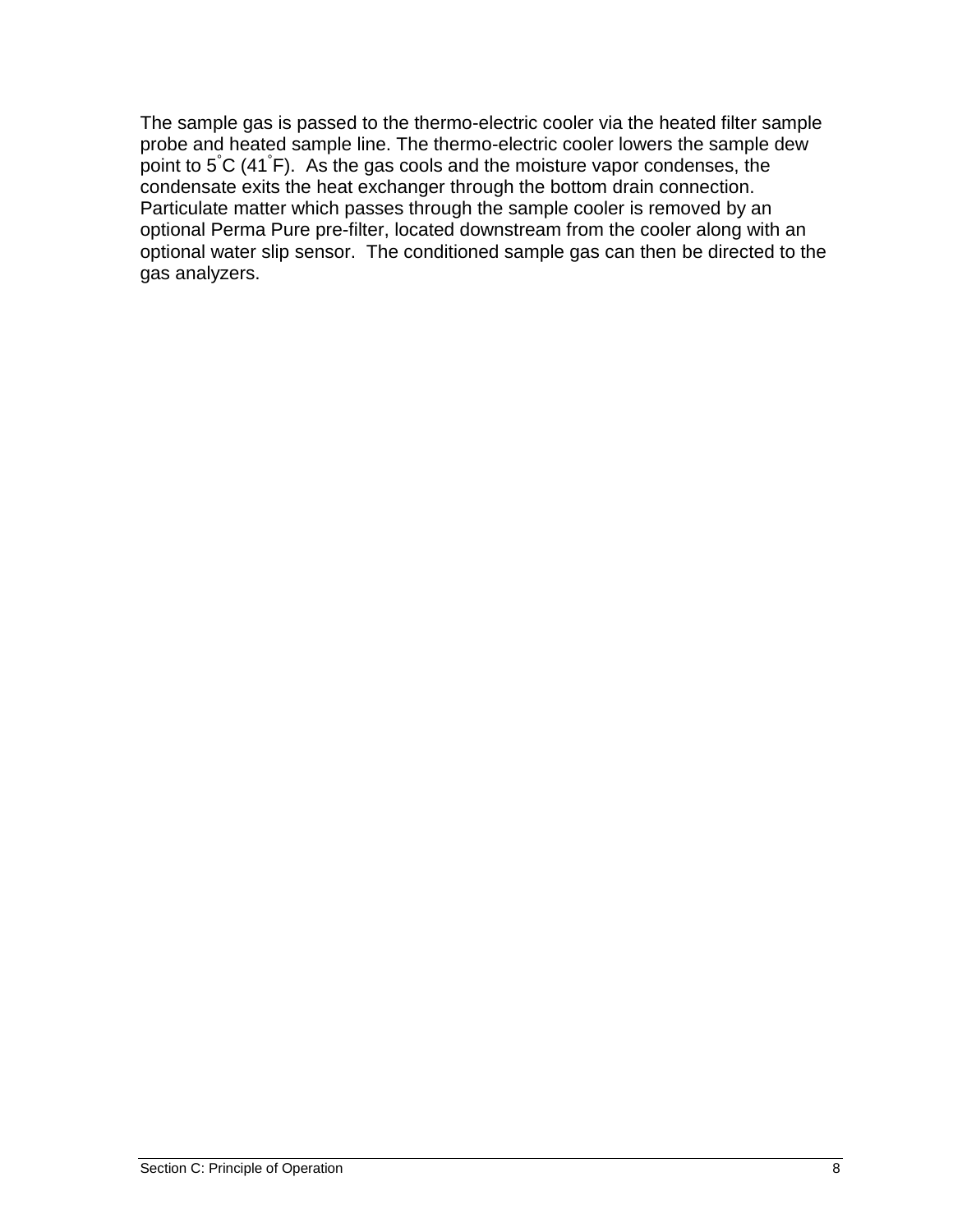## <span id="page-8-0"></span>**D: INSTALLATION**

eCOOL™ 5000 Digital Thermo-Electric Coolers should be installed away from heat sources in a well ventilated area of an instrument rack or enclosure.

Sample tubing connections to the eCOOL™ 5000 Coolers depend on the heat exchanger material of construction. A cooler with stainless steel heat exchangers uses a stainless steel inlet fitting on the first heat exchanger. All other inlets and outlets are Kynar<sup>®</sup> standard compression type tube fittings with Teflon<sup>®</sup> ferrules. PVDF (Kynar<sup>®</sup>) heat exchangers use all Kynar<sup>®</sup> standard compression type tube fittings with Teflon<sup>®</sup> ferrules. Perma Pure cannot warrantee against damage to the Peltier elements or heat exchangers if our supplied Kynar® tube fittings are not used.

*CAUTION: If using a stainless steel sample line, place 2 inches of Teflon® tubing in between the exchanger inlet fitting and the heated line. This prevents the sample cooler from heat sinking the incoming heated line, which adds undue load to the cooler.*

The inlet and outlet tubing of all metal or Kynar® heat exchangers is 1/4" NPT. The operator should use the compression type fittings. The inlet of the first heat exchanger uses a  $3/8$ " tube x  $\frac{1}{4}$ " MNPT, tube connector fitting to mate with most standard 3/8" sample lines.

For eCOOL™ 5000 models that utilize passive/active heat exchangers (i.e., e5300, e5500), the sample pump should be installed after the cooler to protect the pump head from moisture and ensure longer diaphragm life. The sample pump should be installed between the heat exchangers in active/active models (e5400, e5800). This will assist in water removal by pressurizing the downstream heat exchanger. There will be minimal sacrifice in pump diaphragm life since the majority of water will be removed by the first active heat exchanger. It is also acceptable for the sample pump to be installed after active/active coolers.

The condensate drain connections are Kynar® elbows, 3/8" MNPT x 1/4" barbed tube fittings. A Perma Pure peristaltic drain pump is recommended for water removal. This pump uses size 17 tubing.

*CAUTION: Do not reduce the size of the condensate tubing since doing so restricts water flow which may result in water slip (moisture carryover) in the sample.*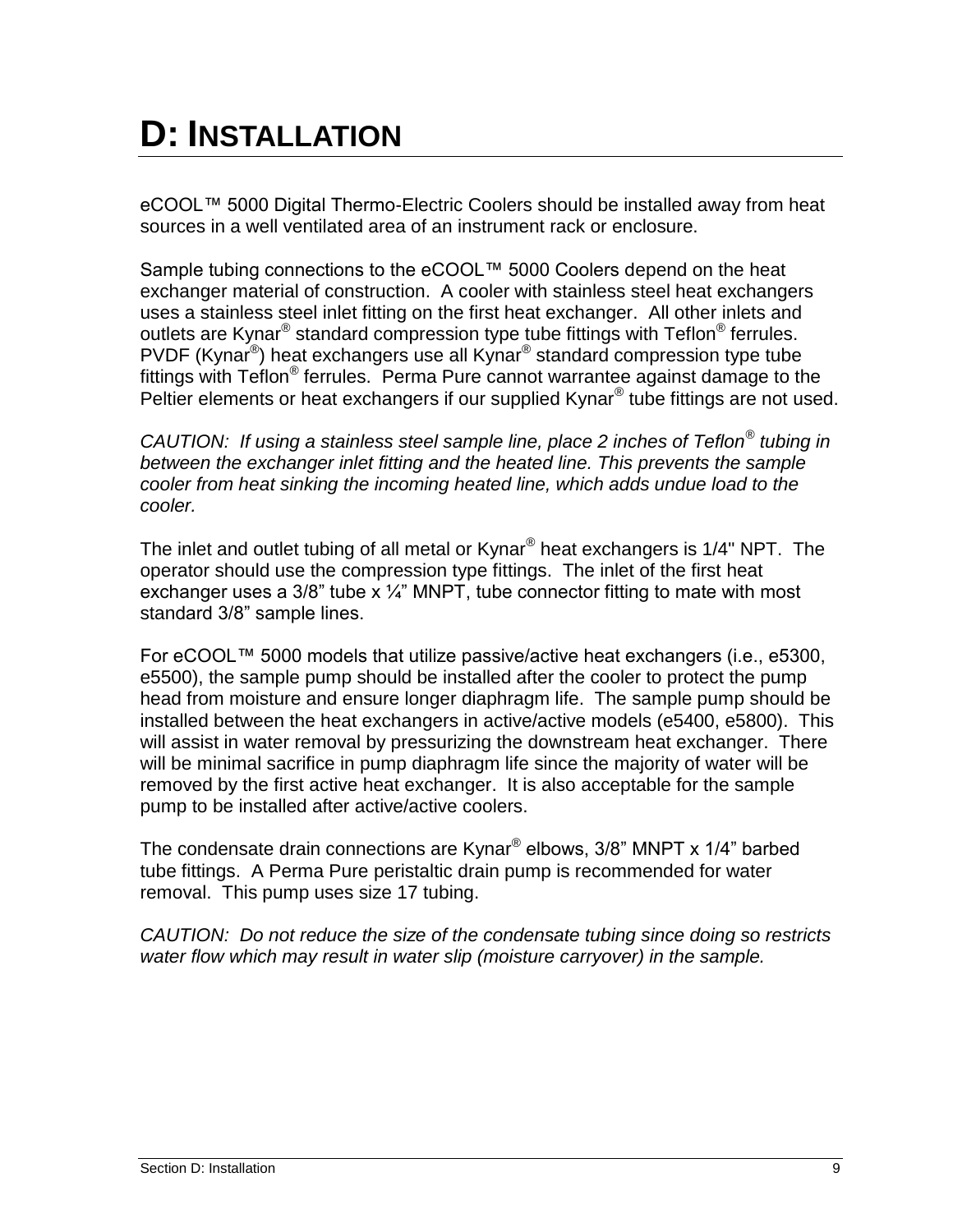<span id="page-9-0"></span>Plug in the power cord to a properly grounded main circuit. The LCD should display the actual temperature. The temperature of each channel should fall until it reaches  $5^{\circ}$ C.

If there are no alarms (an alarm condition consists of water slip detection after the cooler, thermocouple failure, or actual temperature  $> 10^{\circ}$ C), then the LED(s) should turn to an amber color. This indicates that the alarms are cleared and the user can press the reset button to begin operation. Once the reset button is pressed, the LED(s) should turn green indicating that there are no alarms and sample flow can begin. If the sample pump is wired through the relay board alarm contacts and all alarms are cleared, the sample pump will start. The sample pump will stop if any alarms are detected.

Note: Current alarm conditions are displayed on the second line of the LCD.

eCOOL™ 5000 Thermo-Electric Coolers are virtually maintenance free. However, in the event of electrical problems, refer to the *Troubleshooting* section in this manual.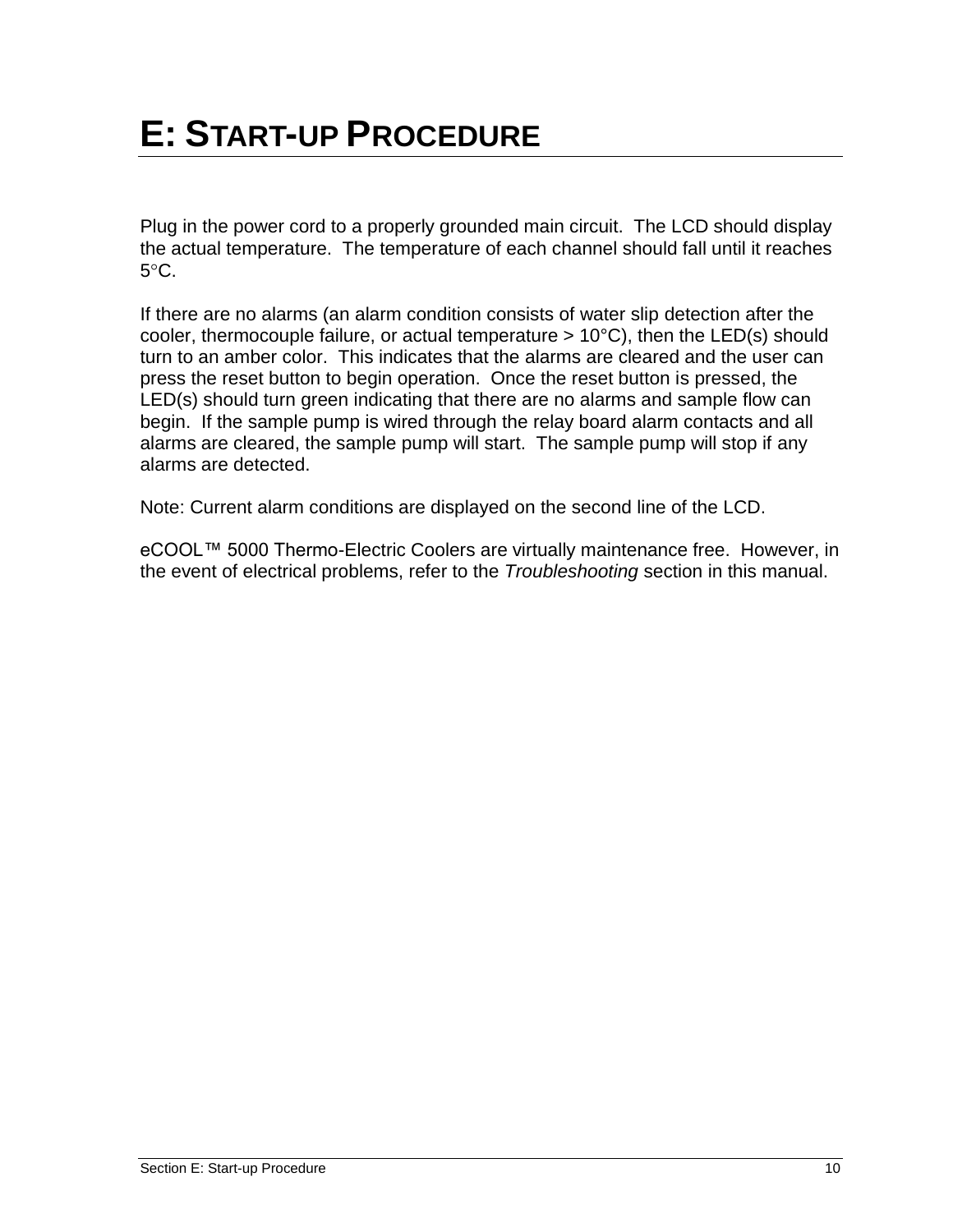# <span id="page-10-0"></span>**F: LEDS & LCD**

Every eCOOL™ 5000 Series Digital Thermo-Electric Cooler has a jumbo 2-line LCD display and 2 LED indicators.

Each of the two LED indicators corresponds to an active heat exchanger and will be colored Green, Amber, or Red:

| <b>LED Summary</b> |                                                                                                                                              |
|--------------------|----------------------------------------------------------------------------------------------------------------------------------------------|
| <b>GREEN:</b>      | Status OK, Sampling can begin. Sample pump will run.                                                                                         |
| AMBER:             | Alarm is no longer present. User must press the reset button to<br>acknowledge the alarm and return to normal operation.<br>Sample pump off. |
| RED:               | Alarm - see message on LCD screen. Sample pump off.                                                                                          |

The top line of the LCD screen displays the temperature of each active heat exchanger in degrees Celsius (e.g., 5°C). The scrolling bottom line of the LCD screen displays cooler status, such as alarm messages.

### **Alarm Summary**

Thermocouple failure Channel over-temperature alarm Water slip (water detect) alarm

Please refer to the *Troubleshooting* section of this manual if your cooler displays any of the alarms above.

.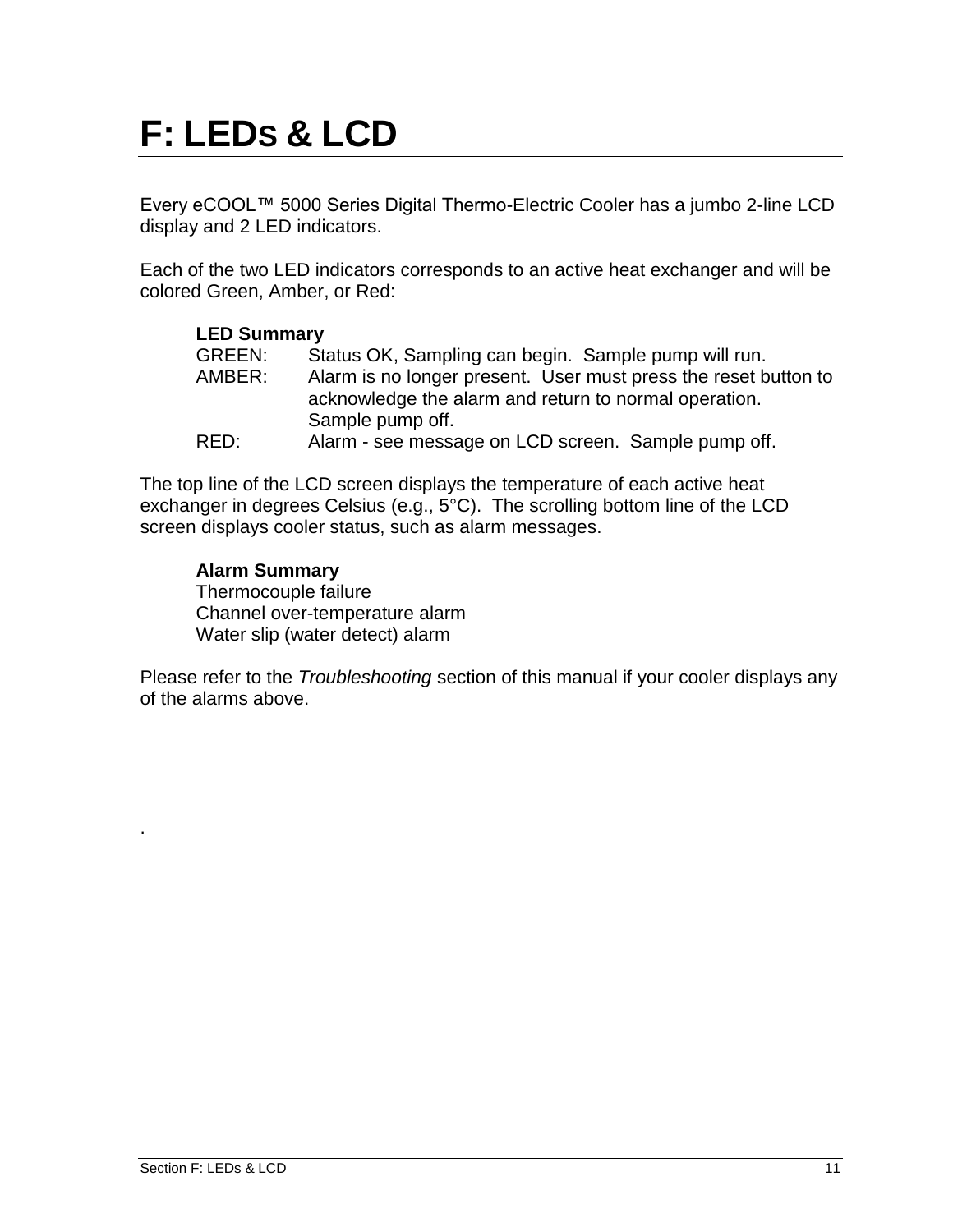## <span id="page-11-0"></span>**G: BOARDS**

### **Control Board**

The control board is the motherboard for the eCOOL system. The control board handles the majority of the functions for the cooler module. It contains the micro processor that controls all of the functional areas of the design, as well as the temperature measurement of the controlled vapor flow as well as the Pulse Width Modulation (PWM) control of the Peltier elements to cool the vapor.

Inputs: 4 Thermocouple Inputs (Channel 1, Channel 2, and two Spare) 12-24VDC Power Inputs 12-24VDC Control Board Power Inputs 1 Analog Input

Input/Outputs: Relay Board 1 Input/Output Relay Board 2 Input/Output LAN Card Input/Output Accessory Board Input/Output Isolator Board Input/Output

Outputs: 4 Analog Outputs (scaled 0 to 4.5VDC matching the Thermocouple Inputs) Peltier Power Outputs (spade terminals) DC Fan Power Output 1 DC Fan Power Output 2

### *Power Connections*

The board is powered in two locations by a DC power supply rated to handle the current required by the Peltier elements present in the system. The Peltier power is supplied via the E1 and E2 lugs, where E2 is connected to the positive terminal and E1 is connected to ground. The rest of the board is powered by the JP1 power connector. This connector has two terminals on it with number 1 connected to the positive DC voltage coming from the power supply and number 2 connected to ground. The wires that are used to connect to the power supply should be individually routed back to the power supply to minimize the noise created by the peltiers.

### *Fuses*

The fuses are labeled as F1, F2, F3. They are self-resetting fuses. If one of the fuses trips, disconnect all power, identify and correct the problem that caused the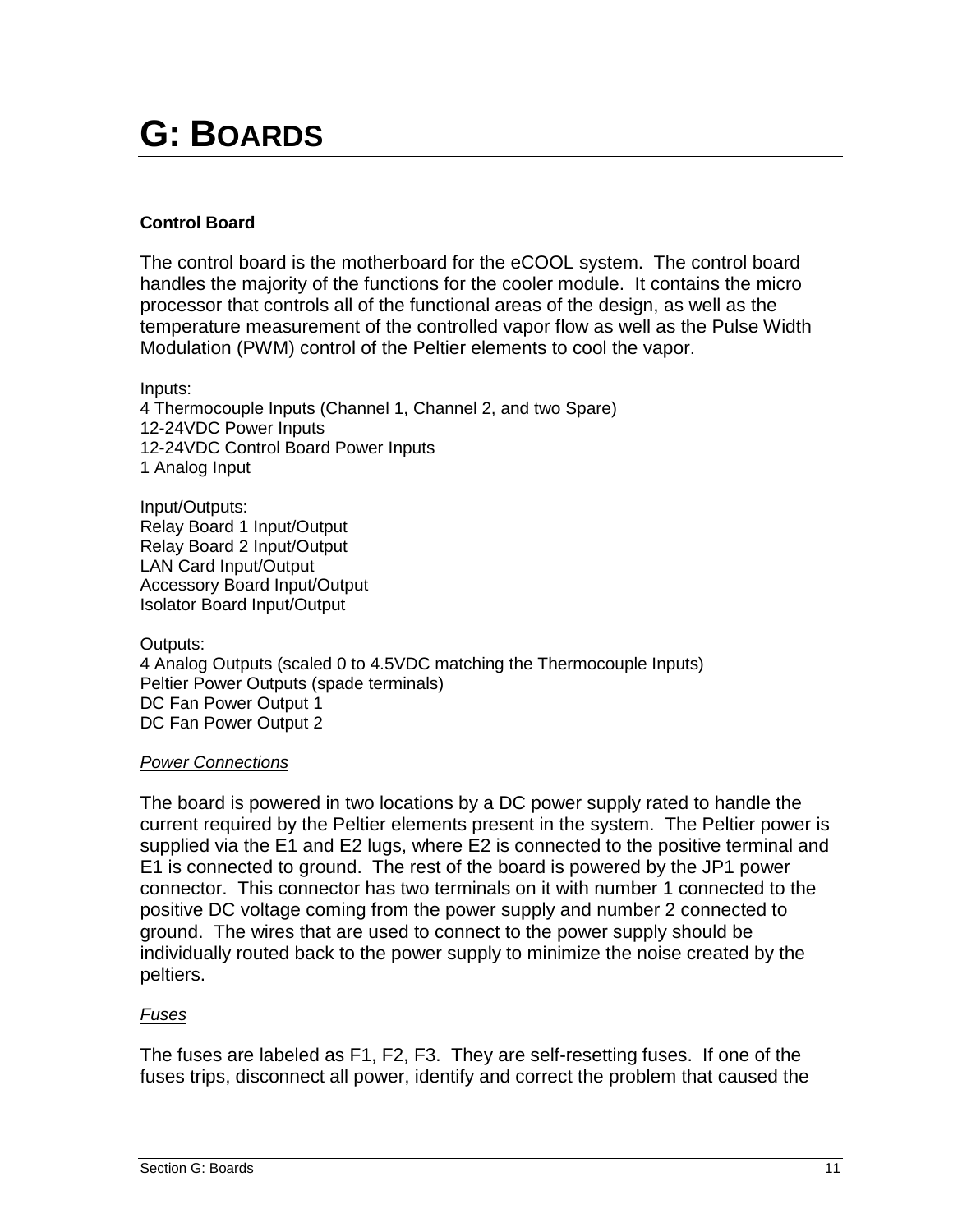high current draw, and reconnect power. It could take up to 5 minutes for a fuse to self-reset in a power off state.





### *Configuration Switches*

The configuration switches identify which components are connected to the system. They are used by the control firmware to determine how the board is going to operate in the system. The switches are read at power-up, or when the external reset switch is activated. The table below identifies the switch positions and their functions.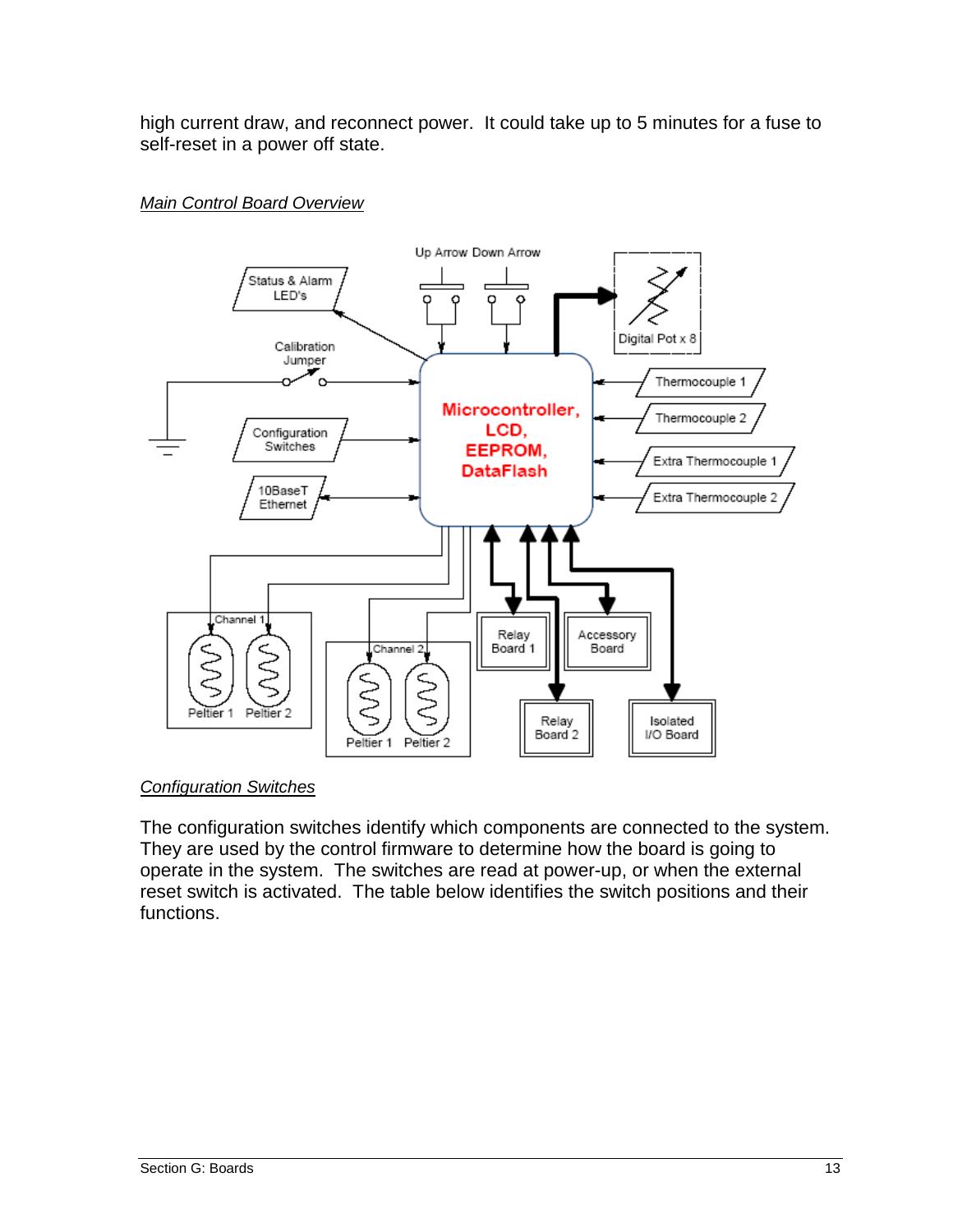| SW <sub>3</sub> | <b>Function</b>            | <b>OFF</b>        | <b>ON</b>            |
|-----------------|----------------------------|-------------------|----------------------|
| 1               | <b>Heated Line Control</b> | <b>OFF</b>        | <b>ON</b>            |
| $\overline{2}$  | Probe Control              | <b>OFF</b>        | <b>ON</b>            |
| 3               | <b>Peltiers</b>            | 1 per channel     | 2 per channel        |
| $\overline{4}$  | Channels                   |                   | 2                    |
| 5               | <b>Peltier Power Share</b> | <b>Full Power</b> | <b>Power Sharing</b> |
| 6               | <b>ISO Channels</b>        | Inactive          | <b>Displayed</b>     |

| SW <sub>2</sub> | <b>Function</b>        | ON      | <b>OFF</b>              |
|-----------------|------------------------|---------|-------------------------|
|                 | <b>ICE VCC</b>         | Enabled | Disabled                |
| $\mathcal{P}$   | <b>JTAG ICE ResetN</b> | Enabled | <b>Disabled</b>         |
| 3               | Calibration            | Enabled | <b>Normal Operation</b> |
| $\overline{4}$  | <b>Dflash Res</b>      | Enabled | <b>Normal Operation</b> |
| 5               | Init Clr               | Enabled | <b>Normal Operation</b> |

#### *Button Control*

The buttons are used to control the calibration settings. Follow the bottom line on the display to determine the functions in the different modes. The three combinations that are available are left only, right only, or both. To select the center option on the bottom line of the display, press both buttons together.

#### *Calibration Menus*

The calibration mode allows the board to be setup with min and span points as well as all of the other configuration information applicable depending on the configuration switch settings.

Ch1, Ch2, TC1, TC2  $Min = 0$ Span = 5 degrees C  $Max = 8*Span$  Temp (360°C limit)

The calibration is performed by first calculating the expected settings for the calibration resistors before entering the calibration operation to get a good starting point. Then the 0 point is adjusted to the minimum point in the ADCC (memory chip). The span temperature is then set and the span gain is adjusted to make the span point 1/8 of the entire range for the temperature measurements.

 $ChX: MIN = XX<sup>o</sup>C$  $ChX: SPAN = xx^{\circ}C$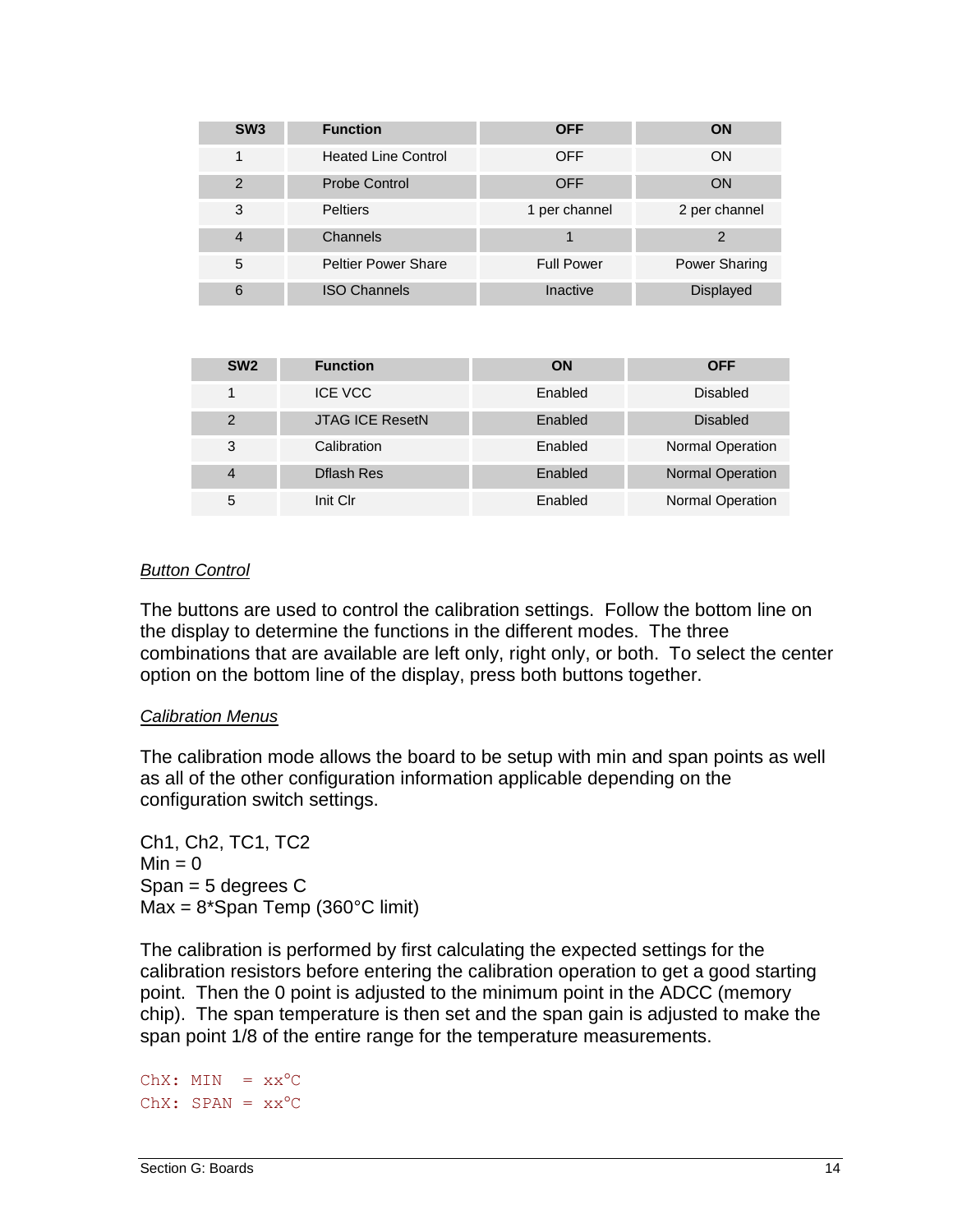```
ChX: RDY TMP= XX^{\circ}CChX:SET TMP= XX^{\circ}CChX GAIN=%3u
```
Probe, Heated Line  $Min = 0^{\circ}C$  $S$ pan  $=$  $Max = 360^{\circ}C$ 

Calibration is performed by setting the gain of the span circuit to minimal gain then adjusting the 0 point to the minimum reading from the ADCC. The span temperature is used to measure the ADCC value and calculate the step size of the ADCC.

```
ChX: MIN = xx<sup>o</sup>CChX: SPAN = xx^{\circ}CChX:MIN TMP= XX^{\circ}CChX:MAX TMP= XX^{\circ}CChX:SET TMP= XX^{\circ}CChX: GAIN=%3u
```
Isolation Channels  $Min = 0^{\circ}C$  $Max = 25^{\circ}C$ 

The temperature range for the isolation circuit is 0 to 25°C. The calibration is performed by first calculating a good starting point for the offset and span resistors. Then adjust the 0 point to the minimum point in the ADCC. The last step is to set the input to 25°C and adjust the span gain to achieve the max value in the ADCC.

```
ChX: MIN = XX<sup>o</sup>CChX: MAX = xx^{\circ}CChX:MIN TMP= XX^{\circ}CChX:MAX TMP= XX^{\circ}CChX:SET TMP= XX^{\circ}CChX: GAIN=%3u
```
### **Water Slip (Moisture Carryover) Relay Board**

*Note: For the following instructions, typical applications run each of the relays in series through the Common and Normally Open (NO) contacts.*

A: Computer Status Alarms (External PLC monitoring).

Wire computer status alarms to JP4 & JP2. Wire the Common and Normally Open Contacts in series to a PLC. If an alarm occurs, one or both of these contacts will open.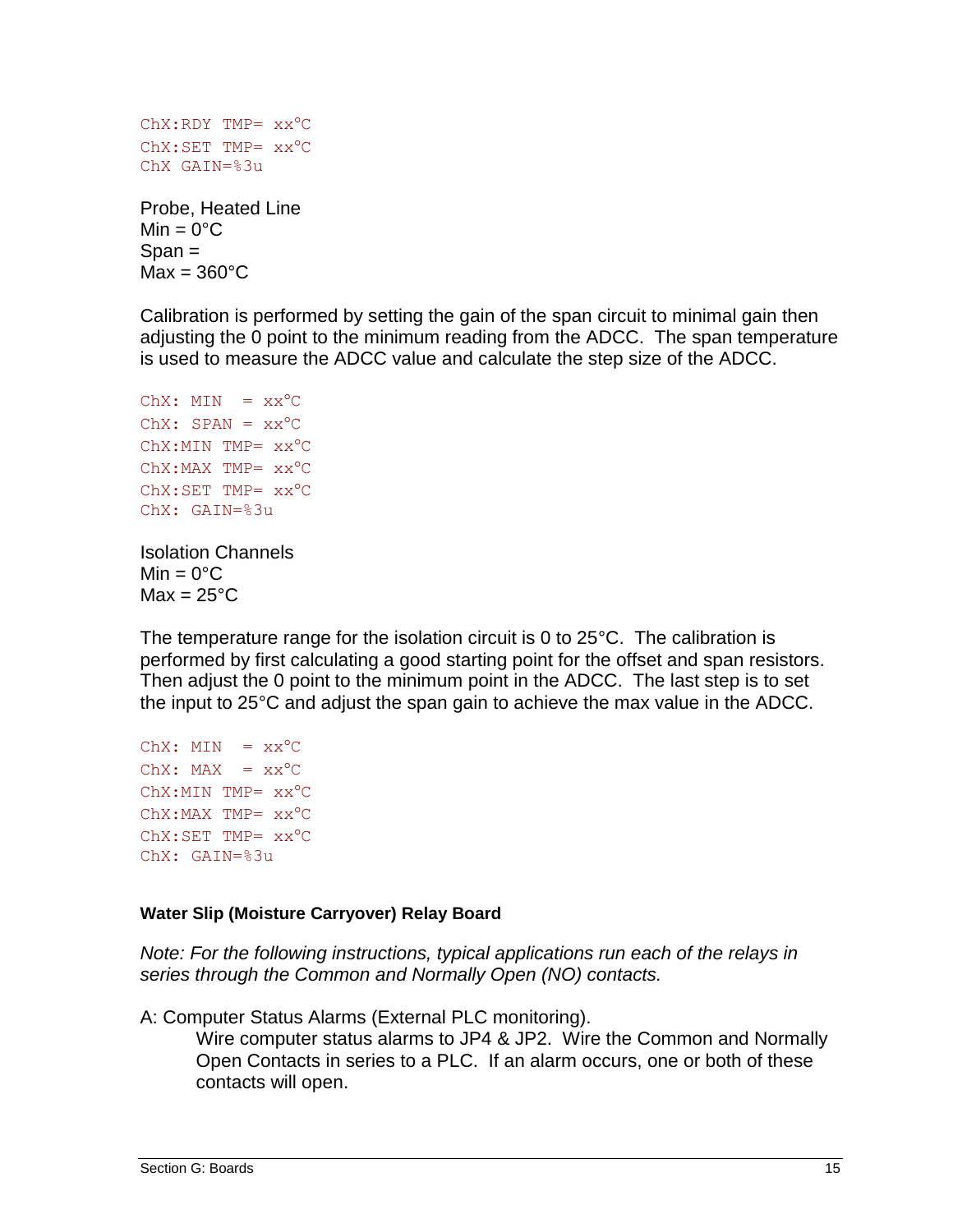B: Sample Pump Control – Water slip, over-temperature, thermocouple failure alarms.

Wire the Line (hot) power for the sample pump through terminals through JP3 and JP1. Wire the Common and Normally Open (NO) contacts in series. If an alarm occurs, one or both of these contacts will open.

The sample pump is now in series with the Water Slip (Moisture Carryover) Sensor and the Ready/Slip/power failure relay, which will only allow the sample pump to start if conditions are satisfactory (i.e., no water slip, and safe operating temperature of the sampling system, and no thermocouple failure).

## **LAN Card**

To use the LAN Card, connect the 5 VDC power from the LAN card terminal JP1, to the Power Out terminal on the Control Board terminal JP29 (+5VDC and GND). Connect a ribbon cable between JP15 on the Control Board to JP16 on the LAN Card. Then, connect a Cat 5 Ethernet cable with an RJ45 connector to the LAN Card. The Ethernet cable should connect to a switch or router on a Local Area Network (LAN) to run the TCP/IP executive software or connected to a Modbus server.

### **Accessory Board**

To use the Accessory boards make sure that the shorting jumpers on HDR1 and HDR2 are shorting pins 3-5, 4-6 on both headers. The Accessory board connects to JP23 on the cooler board.

### **Isolated Output Board**

To use the ISO boards make sure that the shorting jumpers on HDR1 and HDR2 are shorting pins 3-5, 4-6 on both headers.

The ISO board connects to JP20 on the cooler board.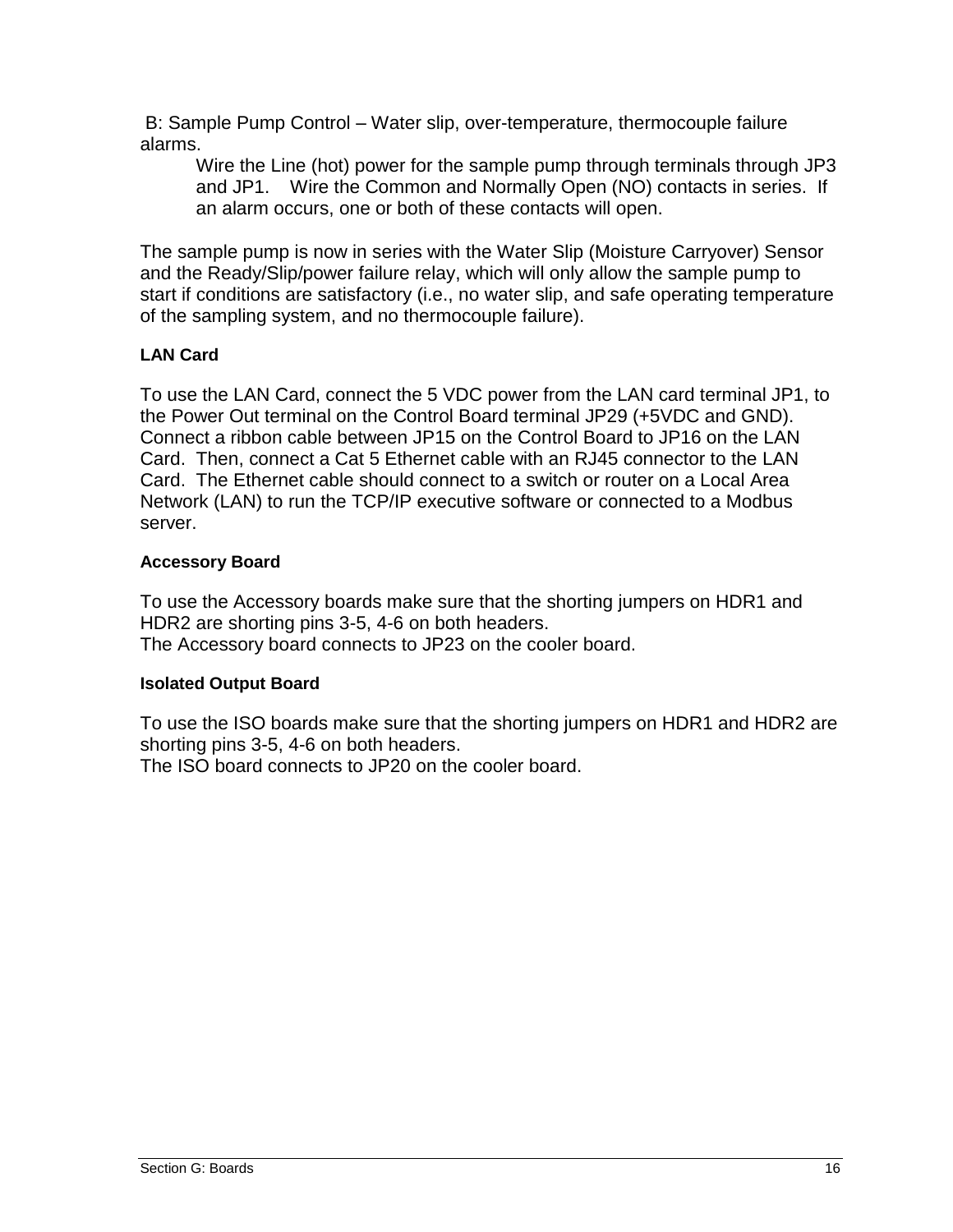## <span id="page-16-0"></span>**H: DEFAULT SETPOINTS**

eCOOL 5000™ Heat Exchangers: Setpoint Temperature = 5°C Run Temperature =  $10^{\circ}$ C Cooler must operate below the Run Temperature to avoid the over temperature alarm condition.

Heated Sample Probe: Setpoint Temperature = 190°C High Temperature Alarm = 210°C Low Temperature Alarm =  $120^{\circ}$ C

Heated Sample Line: Setpoint Temperature = 190°C High Temperature Alarm = 210°C Low Temperature Alarm =  $120^{\circ}$ C

LAN Card: Static IP Addressing: 192.168.45.140 DHCP Disabled.

Relay Card: Relay contacts are in their Normal state (de-energized state) during an alarm condition.

Analog output 0-4.5 VDC equates to 0-10°C corresponding to each thermocouple.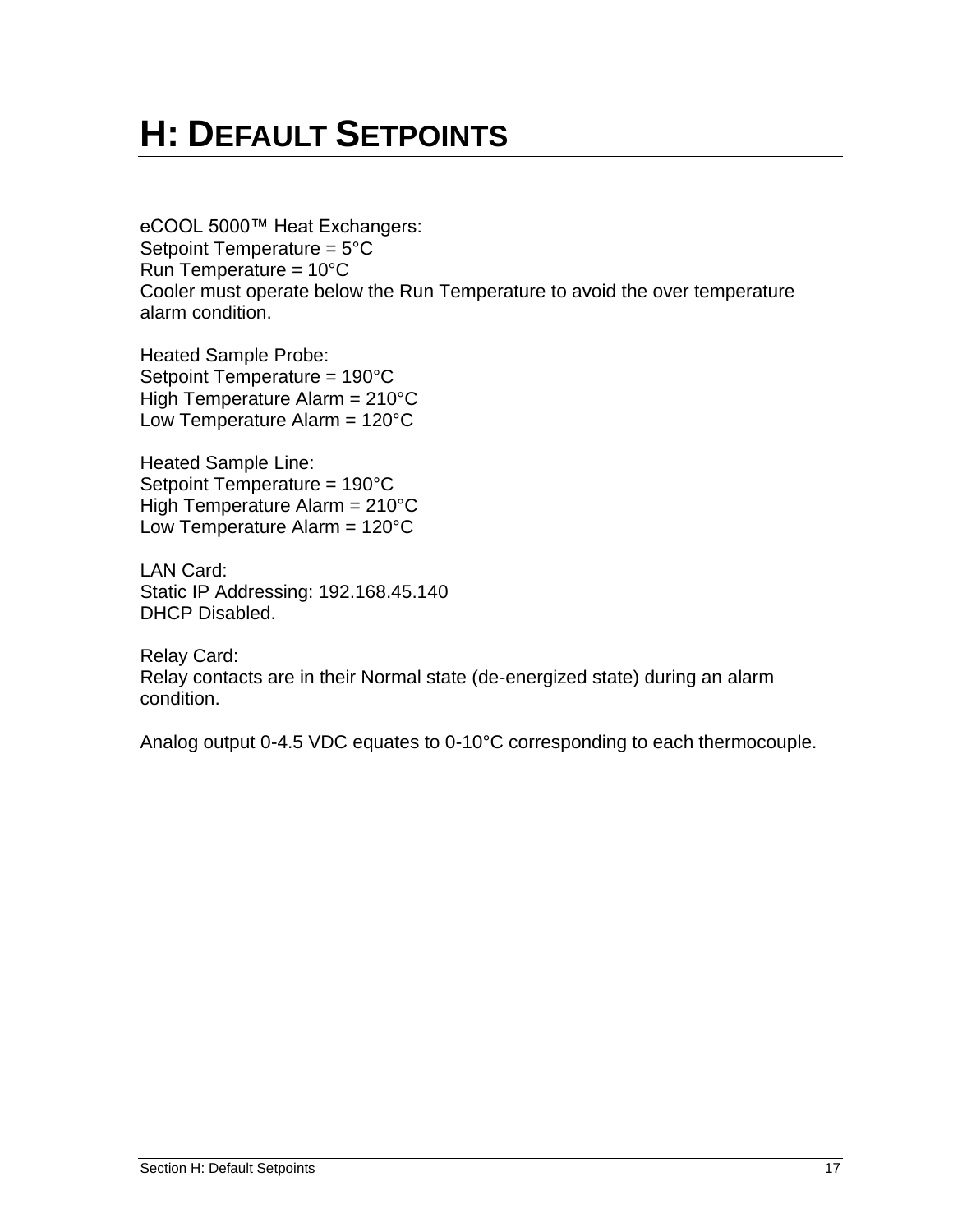## <span id="page-17-0"></span>**I: "NEW JERSEY" THERMOCOUPLE OPTION**

Some air quality management districts (e.g., those in New Jersey and Southern California) require temperature measurement of the gas stream at the outlet of the last heat exchanger on the cooler. Perma Pure offers a 1/32-inch diameter hypodermic-style type K thermocouple that can be inserted into a special heat exchanger (i.e., it has a small port for insertion of the thermocouple) so the actual sample dew point temperature can be measured. This is sometimes referred to as the New Jersey thermocouple outlet temperature option.

If the cooler is run as a single stream, the final heat exchanger will have a New Jersey thermocouple to sense the temperature inside the heat exchanger. A quantity of two (2) NJ thermocouples are required when the cooler is used for dualstream simultaneous conditioning.

In the Baldwin™-Series eCOOL 5000™, this New Jersey Thermocouple can be connected to one of the extra thermocouple inputs for readout. Alternately, for a 4- 20mA output, the optional isolator board should be purchased.

| l Part No. | <b>Description</b>                                       |
|------------|----------------------------------------------------------|
| 3KTC-001   | Kit, Thermocouple, NJ Option, Type K, w/Fitting & Sleeve |
| 3KTC-002   | Kit, Thermocouple, NJ Option, Type J, w/Fitting & Sleeve |
| 3CCB-026   | Circuit Board, eCooler, Isolator Board                   |

#### **eCOOL™ 5000 Series New Jersey Thermocouple Option**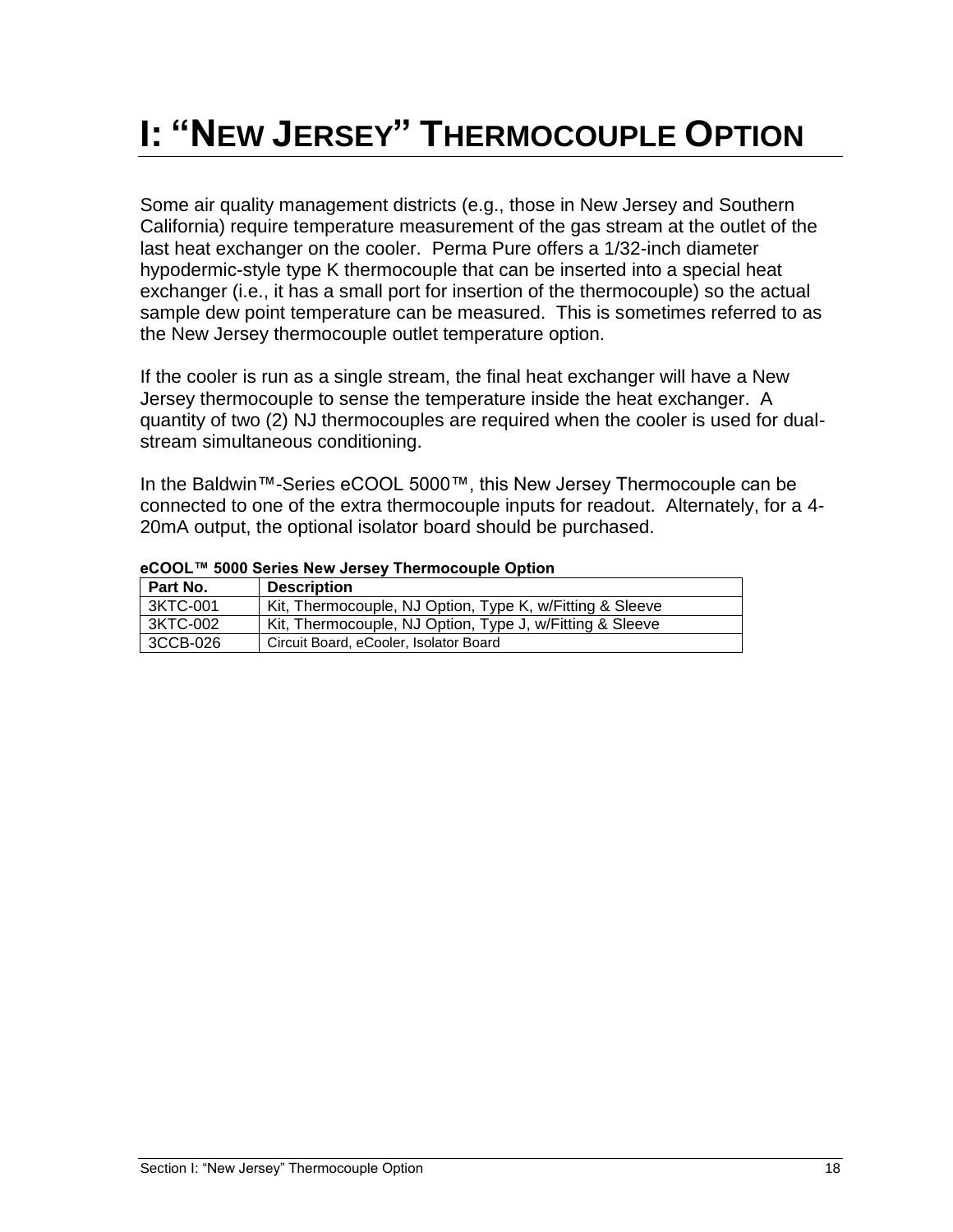## <span id="page-18-0"></span>**J: MAINTENANCE**

Note: Please refer to the Spare Parts section of this manual for part numbers and descriptions.

### **Daily**

Verify each channel is running at 5°C (+/- 1.5°C).

LED's should be Green.

Verify cooling fans are running.

Verify that the peristaltic pump is running and water is draining out.

Verify that the sample pump is drawing full flow.

### **Quarterly**

Verify power supply voltage is above 14.5 VDC.

Inspect and clean the EZ-Clean Twist-Apart heat exchangers with de-ionized water. Depending on the composition of the sample stream, heat exchangers may need to be cleaned more often.

Inspect and replace the sample pump diaphragm when needed.

Inspect and replace the peristaltic pump tubing.

Inspect the water slip sensor and verify that there is no corrosion or restrictions to the sensing pins.

### **Annually**

Check and replace the Peltier cooling elements. At room temperature, a Peltier should have a resistance of 5-10 Ohms. Higher resistance signifies the Peltier is stressed and could fail soon.

Using a K-type thermocouple simulator, disconnect each thermocouple and simulate a temperature between 0°C and 10°C. Verify that the readout on the display matches the temperature to within 0.5°C. If it does not, the cooler needs to be recalibrated. Contact Perma Pure for the calibration procedure and assistance.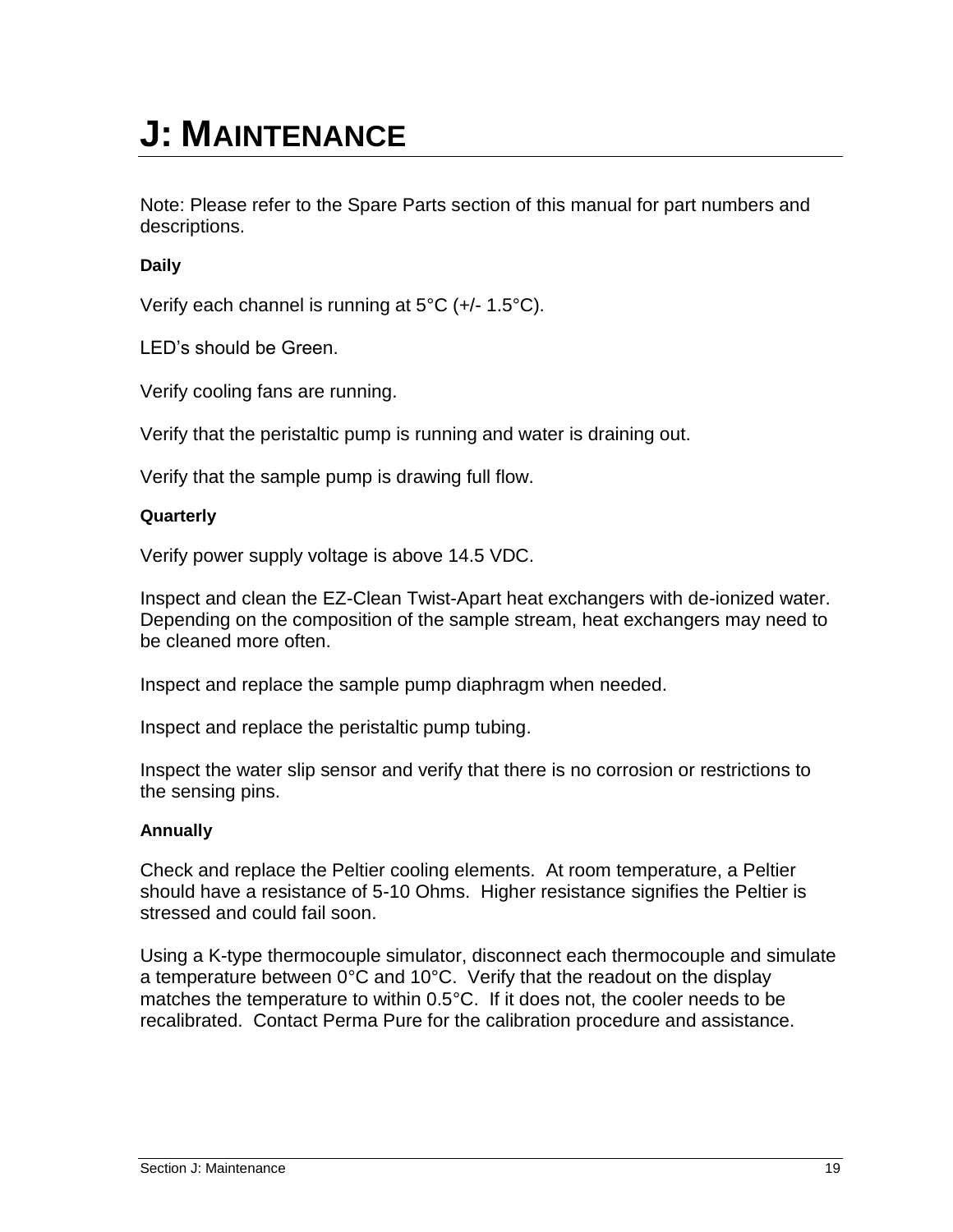# <span id="page-19-0"></span>**K: TROUBLESHOOTING**

| <b>Alarm Message</b>                   | Symptom                                                                                      | Action(s)                                                                                                                                                                                                                                                                                                                                                                                                                                                   |
|----------------------------------------|----------------------------------------------------------------------------------------------|-------------------------------------------------------------------------------------------------------------------------------------------------------------------------------------------------------------------------------------------------------------------------------------------------------------------------------------------------------------------------------------------------------------------------------------------------------------|
| Thermocouple<br>Failure Channel #      | Thermocouple is failing or<br>disconnected                                                   | Ensure proper connection to TB6 for Channel 1, TB7 for<br>Channel 2.<br>Replace K-type thermocouple.                                                                                                                                                                                                                                                                                                                                                        |
| Water Slip Alarm                       | Water has slipped passed the<br>thermo-electric cooler and tripped<br>the water slip sensor. | Ensure system loading (gas flow and water %) does not<br>exceed cooler capacity.                                                                                                                                                                                                                                                                                                                                                                            |
|                                        |                                                                                              | Verify that the cooler last impinger is holding a constant<br>temperature near 5°C.<br>If a dry sensor still trips the alarm, clean the sensor or<br>replace if necessary.                                                                                                                                                                                                                                                                                  |
| Overtemp Alarm                         | Cooler channel does not maintain a<br>temperature below 10 degrees C.                        | Verify that the system loading (gas flow and water %) does<br>not exceed the cooler capacity.<br>Verify that each Peltier element is drawing approximately 6<br>Amps. Replace the Peltier element if the current draw is<br>low.<br>Calibrate the temperature inputs using a thermocouple<br>simulator.                                                                                                                                                     |
| Probe Overtemp<br>Alarm                | Probe temperature has exceeded<br>the Max Set temperature for the<br>probe.                  | Max temp is set too low. Adjust accordingly.<br>Inlet gas sample temp is too high. Consider installing a<br>cooling spool piece before the probe.<br>Inspect for wiring problem that is not allowing the controller<br>to properly maintain temperature.                                                                                                                                                                                                    |
| Probe Undertemp<br>Alarm               | Probe temperature is below the<br>Minimum Set temperature for the<br>probe.                  | Minimum set temperature is too low. Adjust accordingly.<br>On initial startup, the Heated Probe was initially below the<br>minimum temp, but now is above minimum. Press reset to<br>clear the alarm.<br>The isolated power source for the heater is disconnected<br>or off.<br>The heater is failing, causing the probe to not hold<br>temperature.<br>Inspect for wiring problem that is not allowing the controller<br>to properly maintain temperature. |
| <b>Heated Line</b><br>Overtemp Alarm   | Heated Line temperature has<br>exceeded the Max Set temperature<br>for the line.             | Max set temperature is too low. Adjust accordingly.<br>Inlet gas sample temp is too high. Consider installing a<br>gas cooling spool piece before the probe.<br>Inspect for wiring problem that is not allowing the controller<br>to properly maintain temperature.                                                                                                                                                                                         |
| Heated line under<br>temperature alarm | Heated Line temperature is below<br>the Minimum Set temperature for<br>the line.             | Min set temperature is too low. Adjust accordingly.<br>On initial startup, the Heated Line was initially below the<br>minimum temp, but now is above minimum. Press reset to<br>clear the alarm.<br>The heater is failing causing the Heated Line to not hold<br>temperature.<br>The isolated power source for the heater is disconnected<br>or off.<br>Inspect for wiring problem that is not allowing the controller<br>to properly maintain temperature. |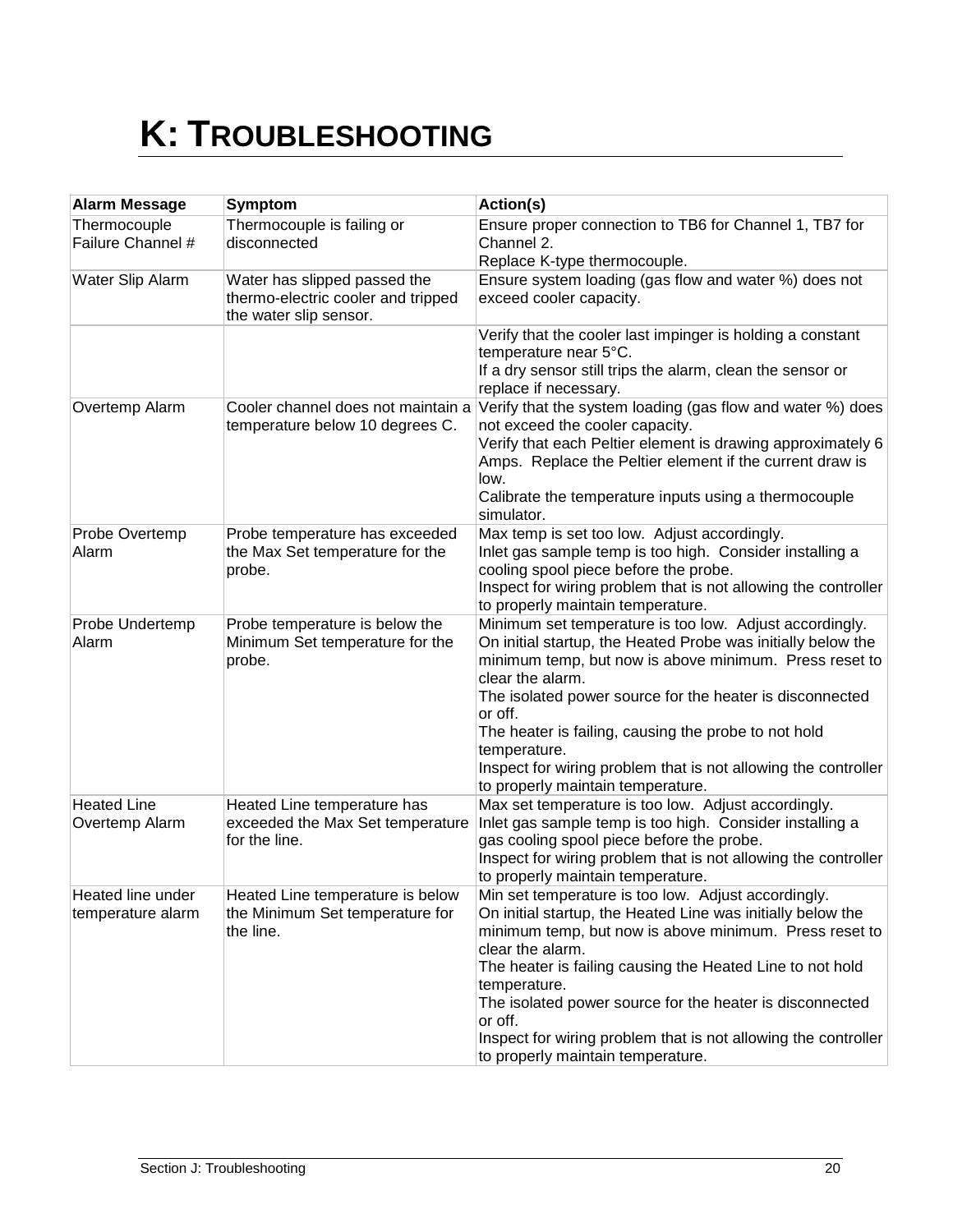| <b>Problem</b>      | <b>Check</b>                        | Action(s)                                                |
|---------------------|-------------------------------------|----------------------------------------------------------|
| No LCD or LED(s)    | AC power input.                     | Ensure that AC power is connected.                       |
| and no fan.         | DC 3A fuse (F1) on control board.   | Replace fuse as necessary.                               |
|                     | AC 15A fuse on power supply.        | Replace fuse as necessary.                               |
|                     | Check for +15VDC at P1 & P11 of     | If low reading, remove wires from P1 & P11, measure at   |
|                     | control board.                      | power supply and replace supply if voltage still is low. |
| Heat exchanger      | Peltier element current draw.       | Replace Peltier element.                                 |
| remains at          | (Should be above 6 amps.)           |                                                          |
| ambient             |                                     |                                                          |
| temperature.        |                                     |                                                          |
| Heat exchanger      | Thermocouple placement in heat      | Ensure proper placement.                                 |
| frozen and cooler   | exchanger block.                    |                                                          |
| indicates ambient   | Peltier current draw (>6A) for both | Replace Peltier element.                                 |
| temperature.        | elements on that channel.           |                                                          |
| Impinger does not   | System loading.                     | Ensure system loading is not exceeding cooler capacity.  |
| reach set           |                                     |                                                          |
| temperature, but is | Calibration and set temperature     | Adjust as necessary.                                     |
| below ready         | adjustment.                         |                                                          |
| temperature.        |                                     |                                                          |
| Heat exchanger      | Peltier element connections on      | Ensure a firm connection on flag connectors on control   |
| temperature cycles  | control board.                      | board. Ensure system loading is not exceeding cooler     |
| up and down.        |                                     | capacity.                                                |
|                     | Ferrite beads on thermocouples      | Wrap a Ferrite bead around thermocouple wires.           |
|                     | going into terminal TB1 & TB2       |                                                          |
| Water carryover in  | Heat exchanger temperature.         | Ensure system loading is not exceeding cooler capacity.  |
| system.             | (Should be below 6°C.)              |                                                          |
| Pump does not       | Pump electrical connections.        | Ensure proper connections.                               |
| start. LCD(s) are   |                                     | Replace relay board.                                     |
| green.              |                                     |                                                          |

### **For further service assistance, contact:**

Perma Pure LLC P.O. Box 2105 8 Executive Drive (08755) Toms River, NJ 08754 Tel: 800-337-3762 (toll free U.S.) Tel: 732-244-0010 Fax: 732-244-8140 Email: info@permapure.com or your local representative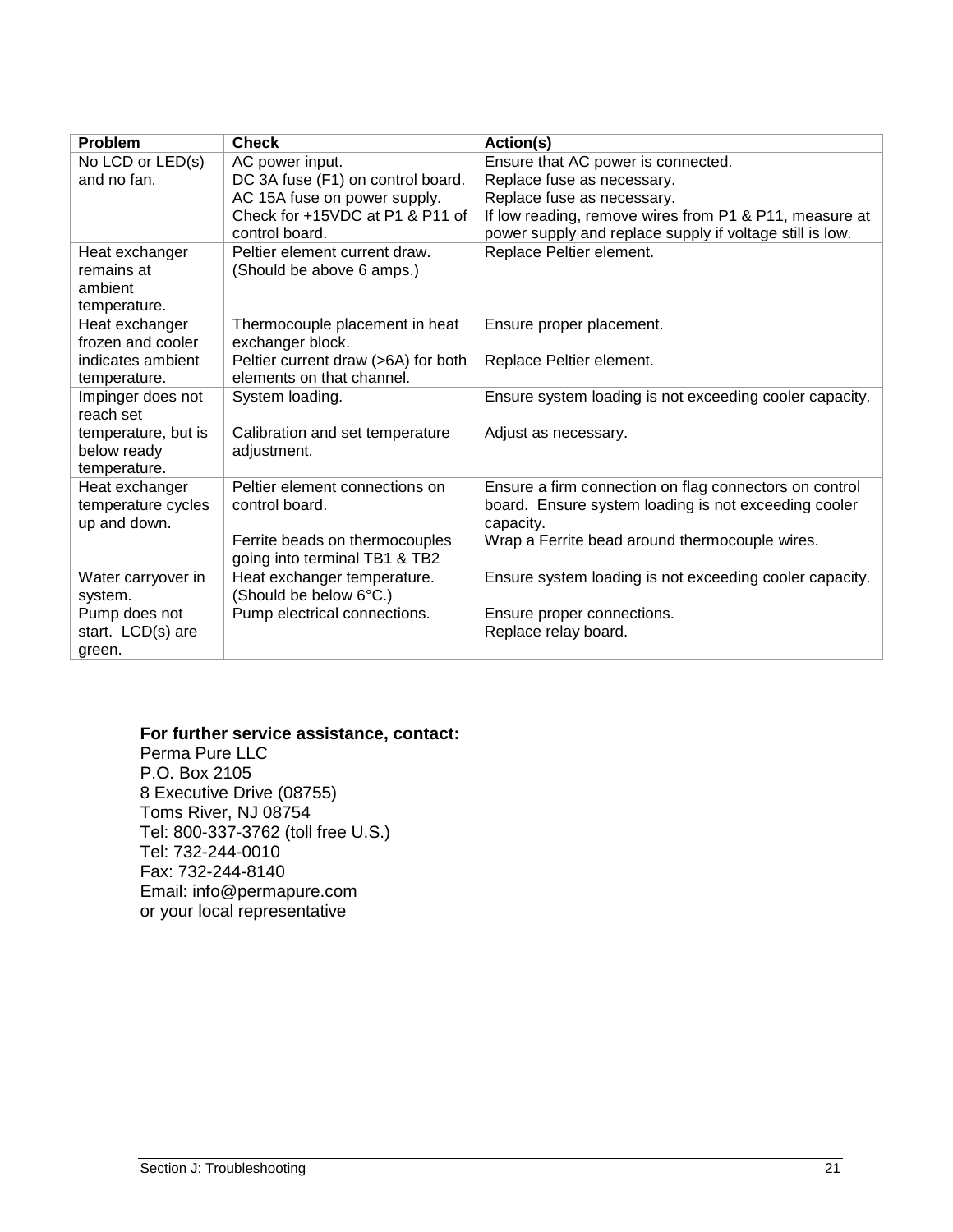## <span id="page-21-0"></span>**L: SPARE PARTS: eCOOL™ 5000**

### **Model e5300**

| Part No. | <b>Description</b>                                                          |
|----------|-----------------------------------------------------------------------------|
| 3CCB-023 | Circuit Board, eCool® 5000, Relay Board                                     |
| 2FAN-004 | Fan: Muffin, 4" x 1 1/2", 12 VDC                                            |
| 3CXD-023 | Heat Exchanger, SS, EZ-Clean™ Twist-Apart, 5", Durinert <sup>®</sup> Coated |
| 3CXG-005 | Heat Exchanger: 5" Glass, threaded w/ fittings                              |
| 3CXK-001 | Heat Exchanger: 5" Kynar                                                    |
| 3CXS-023 | Heat Exchanger, SS, Twist-Apart, 5"                                         |
| 3KPE-004 | Peltier Element Kit, 40 mm                                                  |
| 1PSD-013 | Power Supply: 100 W, 12 VDC                                                 |
| 3CCB-022 | Circuit Board, eCOOL, Control Board                                         |
| 3CCB-024 | Circuit Board, eCOOL, LAN Card                                              |
| 3CCB-025 | Circuit Board, eCOOL, Accessory Board                                       |
| 3CCB-026 | Circuit Board, eCOOL, Isolator Board                                        |
| 1TTC-003 | Thermocouple, Temperature, Control, Type K 36"                              |

#### **Model e5400**

| Part No. | <b>Description</b>                                                          |
|----------|-----------------------------------------------------------------------------|
| 3CCB-023 | Circuit Board, eCool® 5000, Relay Board                                     |
| 2FAN-004 | Fan: Muffin, 4" x 1 1/2", 12 VDC                                            |
| 3CXD-023 | Heat Exchanger, SS, EZ-Clean™ Twist-Apart, 5", Durinert <sup>®</sup> Coated |
| 3CXG-005 | Heat Exchanger: 5" Glass, threaded w/ fittings                              |
| 3CXK-001 | Heat Exchanger: 5" Kynar                                                    |
| 3CXS-023 | Heat Exchanger, SS, Twist-Apart, 5"                                         |
| 3KPE-004 | Peltier Element Kit, 40 mm                                                  |
| 1PSD-027 | Power Supply: 240 W, 15 VDC                                                 |
| 3CCB-022 | Circuit Board, eCOOL, Control Board                                         |
| 3CCB-024 | Circuit Board, eCOOL, LAN Card                                              |
| 3CCB-025 | Circuit Board, eCOOL, Accessory Board                                       |
| 3CCB-026 | Circuit Board, eCOOL, Isolator Board                                        |
| 1TTC-003 | Thermocouple, Temperature, Control, Type K 36"                              |

#### **Model e5500**

| Part No. | <b>Description</b>                                                           |
|----------|------------------------------------------------------------------------------|
| 3CCB-022 | Circuit Board, eCool® 5000, Control Board                                    |
| 2FAN-005 | Fan: Muffin, 4" x 1", 12 VDC                                                 |
| 2FAN-007 | Fan: Muffin, 6" x 11/2", 12 VDC                                              |
| 3CXD-022 | Heat Exchanger, SS, EZ-Clean™ Twist-Apart, 10", Durinert <sup>®</sup> Coated |
| 3CXG-006 | Heat Exchanger: 10" Glass, threaded w/ fittings                              |
| 3CXK-003 | Heat Exchanger: 10" Kynar                                                    |
| 3CXS-022 | Heat Exchanger, SS, Twist-Apart, 10"                                         |
| 3KPE-004 | Peltier Element Kit, 40 mm                                                   |
| 1PSD-027 | Power Supply, 240 Watts, 15 VDC                                              |
| 3CCB-023 | Circuit Board, eCOOL, Relay Board                                            |
| 3CCB-024 | Circuit Board, eCOOL, LAN Card                                               |
| 3CCB-025 | Circuit Board, eCOOL, Accessory Board                                        |
| 3CCB-026 | Circuit Board, eCOOL, Isolator Board                                         |
| 1TTC-001 | Thermocouple: Temperature, Control, Type K, 24"                              |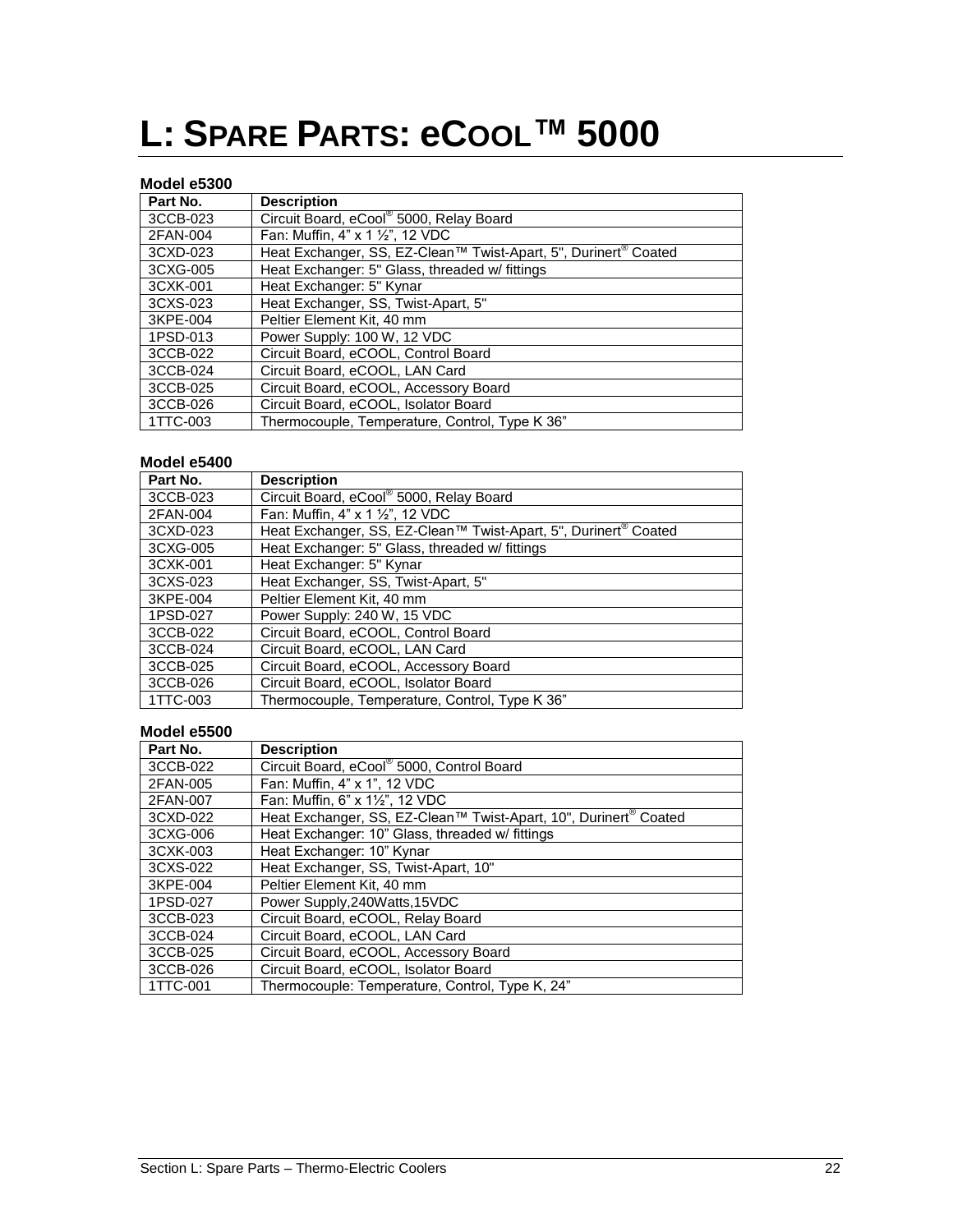#### **Model e5500XP**

| Part No. | <b>Description</b>                                                           |
|----------|------------------------------------------------------------------------------|
| 3CCB-022 | Circuit Board, eCool® 5000, Control Board                                    |
| 2FAN-005 | Fan: Muffin, 4" x 1", 12 VDC                                                 |
| 2FAN-007 | Fan: Muffin, 6" x 11/2", 12 VDC                                              |
| 3CXD-022 | Heat Exchanger, SS, EZ-Clean™ Twist-Apart, 10", Durinert <sup>®</sup> Coated |
| 3CXG-006 | Heat Exchanger: 10" Glass, threaded w/ fittings                              |
| 3CXK-003 | Heat Exchanger: 10" Kynar                                                    |
| 3CXS-022 | Heat Exchanger, SS, Twist-Apart, 10"                                         |
| 3KPE-004 | Peltier Element Kit. 40 mm                                                   |
| 1PSD-028 | Power Supply, 300W, 24VDC, 12A, Explosion Proof, Class 1, Div 2              |
| 3CCB-023 | Circuit Board, eCOOL, Relay Board                                            |
| 3CCB-024 | Circuit Board, eCOOL, LAN Card                                               |
| 3CCB-025 | Circuit Board, eCOOL, Accessory Board                                        |
| 3CCB-026 | Circuit Board, eCOOL, Isolator Board                                         |
| 1TTC-001 | Thermocouple: Temperature, Control, Type K, 24"                              |

#### **Model e5800**

| Part No. | <b>Description</b>                                                           |
|----------|------------------------------------------------------------------------------|
| 3CCB-022 | Circuit Board, eCool® 5000, Control Board                                    |
| 2FAN-005 | Fan: Muffin, 4" x 1", 12 VDC                                                 |
| 2FAN-007 | Fan: Muffin, 6" x 11/2", 12 VDC                                              |
| 3CXD-022 | Heat Exchanger, SS, EZ-Clean™ Twist-Apart, 10", Durinert <sup>®</sup> Coated |
| 3CXG-006 | Heat Exchanger: 10" Glass, threaded w/ fittings                              |
| 3CXK-003 | Heat Exchanger: 10" Kynar                                                    |
| 3CXS-022 | Heat Exchanger, SS, Twist-Apart, 10"                                         |
| 3KPE-004 | Peltier Element Kit, 40 mm                                                   |
| 1PSD-009 | Power Supply: 500W, 15VDC                                                    |
| 3CCB-023 | Circuit Board, eCOOL, Relay Board                                            |
| 3CCB-024 | Circuit Board, eCOOL, LAN Card                                               |
| 3CCB-025 | Circuit Board, eCOOL, Accessory Board                                        |
| 3CCB-026 | Circuit Board, eCOOL, Isolator Board                                         |
| 1TTC-001 | Thermocouple: Temperature, Control, Type K, 24"                              |

#### **Model e5800XP**

| Part No. | <b>Description</b>                                                           |
|----------|------------------------------------------------------------------------------|
| 3CCB-022 | Circuit Board, eCool® 5000, Control Board                                    |
| 2FAN-005 | Fan: Muffin, 4" x 1", 12 VDC                                                 |
| 2FAN-007 | Fan: Muffin, 6" x 11/2", 12 VDC                                              |
| 3CXD-022 | Heat Exchanger, SS, EZ-Clean™ Twist-Apart, 10", Durinert <sup>®</sup> Coated |
| 3CXG-006 | Heat Exchanger: 10" Glass, threaded w/ fittings                              |
| 3CXK-003 | Heat Exchanger: 10" Kynar                                                    |
| 3CXS-022 | Heat Exchanger, SS, Twist-Apart, 10"                                         |
| 3KPE-004 | Peltier Element Kit, 40 mm                                                   |
| 1PSD-028 | Power Supply, 300W, 24VDC, 12A, Explosion Proof, Class 1, Div 2              |
| 3CCB-023 | Circuit Board, eCOOL, Relay Board                                            |
| 3CCB-024 | Circuit Board, eCOOL, LAN Card                                               |
| 3CCB-025 | Circuit Board, eCOOL, Accessory Board                                        |
| 3CCB-026 | Circuit Board, eCOOL, Isolator Board                                         |
| 1TTC-001 | Thermocouple: Temperature, Control, Type K, 24"                              |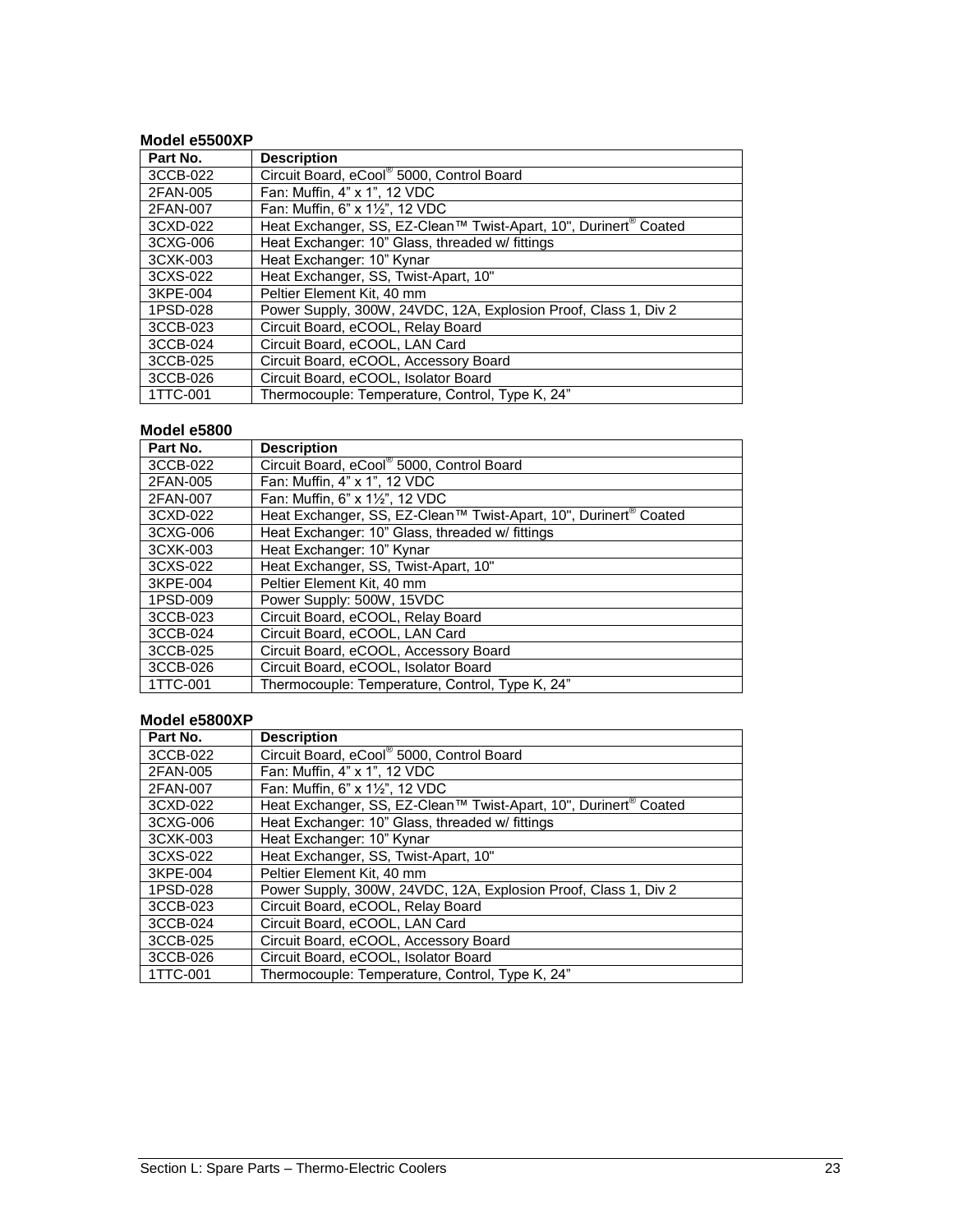#### **Model e5900**

| Part No. | <b>Description</b>                                                           |
|----------|------------------------------------------------------------------------------|
| 3CCB-022 | Circuit Board, eCool® 5000, Control Board                                    |
| 2FAN-005 | Fan: Muffin, 4" x 1", 12 VDC                                                 |
| 2FAN-007 | Fan: Muffin, 6" x 11/2", 12 VDC                                              |
| 3CXD-022 | Heat Exchanger, SS, EZ-Clean™ Twist-Apart, 10", Durinert <sup>®</sup> Coated |
| 3CXG-006 | Heat Exchanger: 10" Glass, threaded w/ fittings                              |
| 3CXK-003 | Heat Exchanger: 10" Kynar                                                    |
| 3CXS-022 | Heat Exchanger, SS, Twist-Apart, 10"                                         |
| 3KPE-004 | Peltier Element Kit, 40 mm                                                   |
| 1PSD-009 | Power Supply: 500W, 15VDC                                                    |
| 3CCB-023 | Circuit Board, eCOOL, Relay Board                                            |
| 3CCB-024 | Circuit Board, eCOOL, LAN Card                                               |
| 3CCB-025 | Circuit Board, eCOOL, Accessory Board                                        |
| 3CCB-026 | Circuit Board, eCOOL, Isolator Board                                         |
| 1TTC-001 | Thermocouple: Temperature, Control, Type K, 24"                              |

### **Model e5900XP**

| Part No. | <b>Description</b>                                                           |
|----------|------------------------------------------------------------------------------|
| 3CCB-022 | Circuit Board, eCool® 5000, Control Board                                    |
| 2FAN-005 | Fan: Muffin, 4" x 1", 12 VDC                                                 |
| 2FAN-007 | Fan: Muffin, 6" x 11/2", 12 VDC                                              |
| 3CXD-022 | Heat Exchanger, SS, EZ-Clean™ Twist-Apart, 10", Durinert <sup>®</sup> Coated |
| 3CXG-006 | Heat Exchanger: 10" Glass, threaded w/ fittings                              |
| 3CXK-003 | Heat Exchanger: 10" Kynar                                                    |
| 3CXS-022 | Heat Exchanger, SS, Twist-Apart, 10"                                         |
| 3KPE-004 | Peltier Element Kit. 40 mm                                                   |
| 1PSD-028 | Power Supply, 300W, 24VDC, 12A, Explosion Proof, Class 1, Div 2              |
| 3CCB-023 | Circuit Board, eCOOL, Relay Board                                            |
| 3CCB-024 | Circuit Board, eCOOL, LAN Card                                               |
| 3CCB-025 | Circuit Board, eCOOL, Accessory Board                                        |
| 3CCB-026 | Circuit Board, eCOOL, Isolator Board                                         |
| 1TTC-001 | Thermocouple: Temperature, Control, Type K, 24"                              |